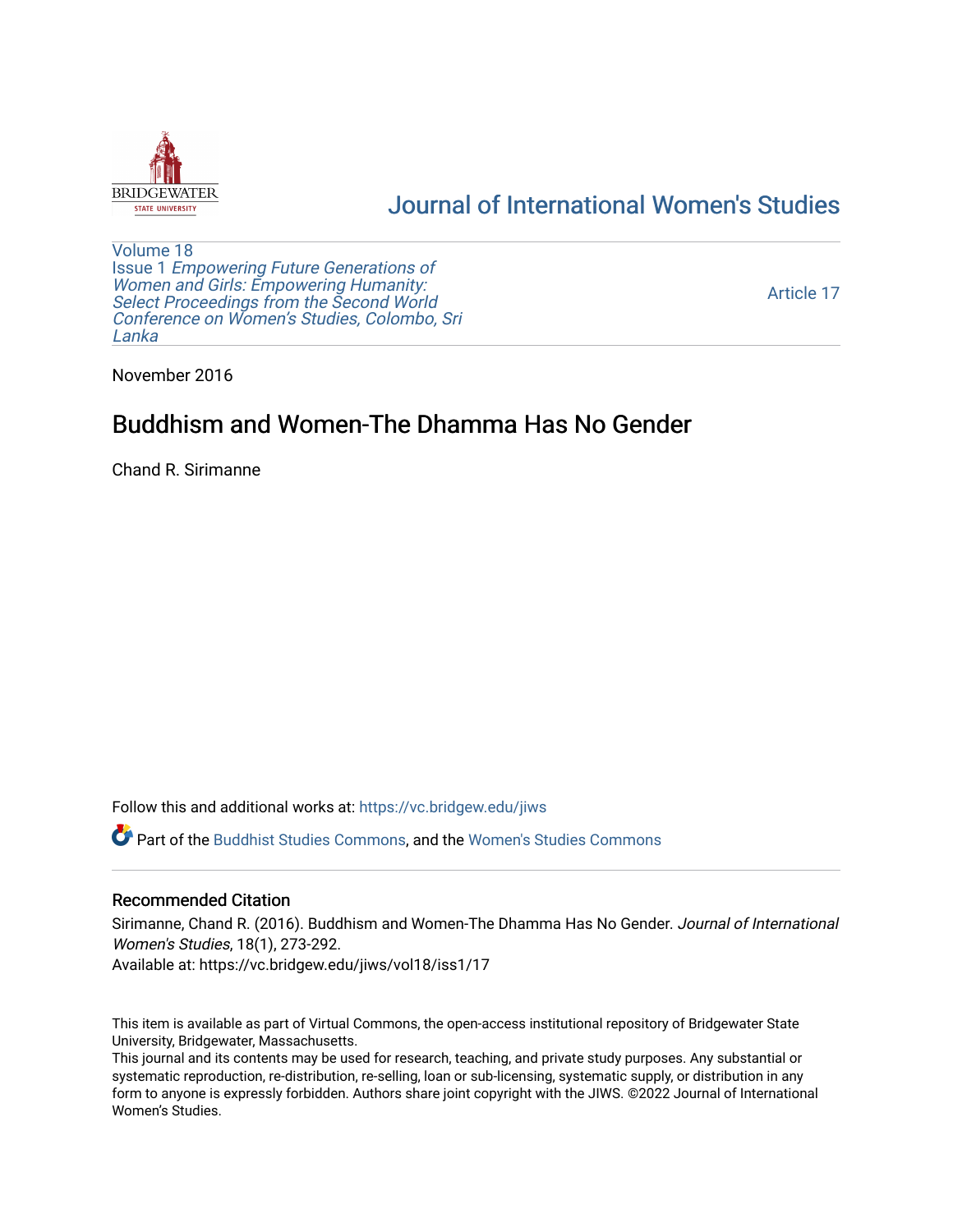#### Sirimanne: Buddhism and Women-The Dhamma Has No Gender

This journal and its contents may be used for research, teaching and private study purposes. Any substantial or systematic reproduction, re-distribution, re-selling, loan or sub-licensing, systematic supply or distribution in any form to anyone is expressly forbidden. ©2016 Journal of International Women's Studies.

### **Buddhism and Women–The** *Dhamma* **Has No Gender**

By Chand R. Sirimanne<sup>[1](#page-1-0)</sup>

#### **Abstract**

The increasing influence and relevance of Buddhism in a global society have given rise to a vibrant and evolving movement, particularly in the West, loosely called Socially Engaged Buddhism. Today many look to Buddhism for an answer to one of the most crucial issues of all time–eradicating discrimination against women. There is general agreement that Buddhism does not have a reformist agenda or an explicit feminist theory. This paper explores this issue from a *Theravāda* Buddhist perspective using the scriptures as well as recent work by Western scholars conceding that there are deep seated patriarchal and even misogynistic elements reflected in the ambivalence towards women in the *Pāli Canon* and bias in the socio-cultural and institutionalized practices that persist to date in *Theravāda* Buddhist countries. However, Buddha's acceptance of a female monastic order and above all his unequivocal affirmation of their equality in intellectual and spiritual abilities in achieving the highest goals clearly establish a positive stance. This paper also contends that while social and legal reforms are essential, it is meditation that ultimately uproots the innate conditioning of both the oppressors and the oppressed as the *Dhamma* at its pristine and transformative core is genderless.

*Keywords*: Buddhism, women in religion, religious discrimination, meditation

#### **The evolving influence of Buddhism in the West**

The increasing influence and relevance of Buddhism in its various forms in the global society of the  $21<sup>st</sup>$  century have given rise to a vibrant and evolving movement, particularly in the West, loosely called Socially Engaged Buddhism or the *Fourth Yāna* with its roots in traditional Buddhist countries like Sri Lanka and Thailand (Queen 2000). From a Buddhist perspective, the mind is the forerunner and source of everything in existence, and Buddhism is best described as an ethico-psychological system rather than a religion in the conventional sense of the word (De Silva 1992). Therefore, its ethical framework is inextricably interwoven with its meditative practice and its salvific Path. While its more compassionate and inclusive system of ethics is embraced by the ecological and feminist movements, its meditative practice has come to have a significant impact on Western psychology. Thus, as yet the influence of Buddhism in the West is somewhat fragmented and in the case of meditation, specifically mindfulness has been adapted, largely disengaged from its original Buddhist source.

As Buddhism becomes more influential in the West, many practitioners, academics and activists look to Buddhism for answers to two of the most urgent and crucial issues of our time –

 $\overline{\phantom{a}}$ 

1

<span id="page-1-0"></span><sup>1</sup> Chand is currently a PhD student at the University of Sydney, Australia and submitted her thesis on *The relevance and therapeutic value of the ethico-psychological perspective of the mind-body complex and meditation in Theravāda Buddhism today* in October 2016. She has been working as a freelance writer/editor and ESL instructor of adults in Australia, Sri Lanka and Canada for many years, and has translated and written several articles on Buddhism. Email[: csir0184@uni.sydney.edu.au](mailto:csir0184@uni.sydney.edu.au)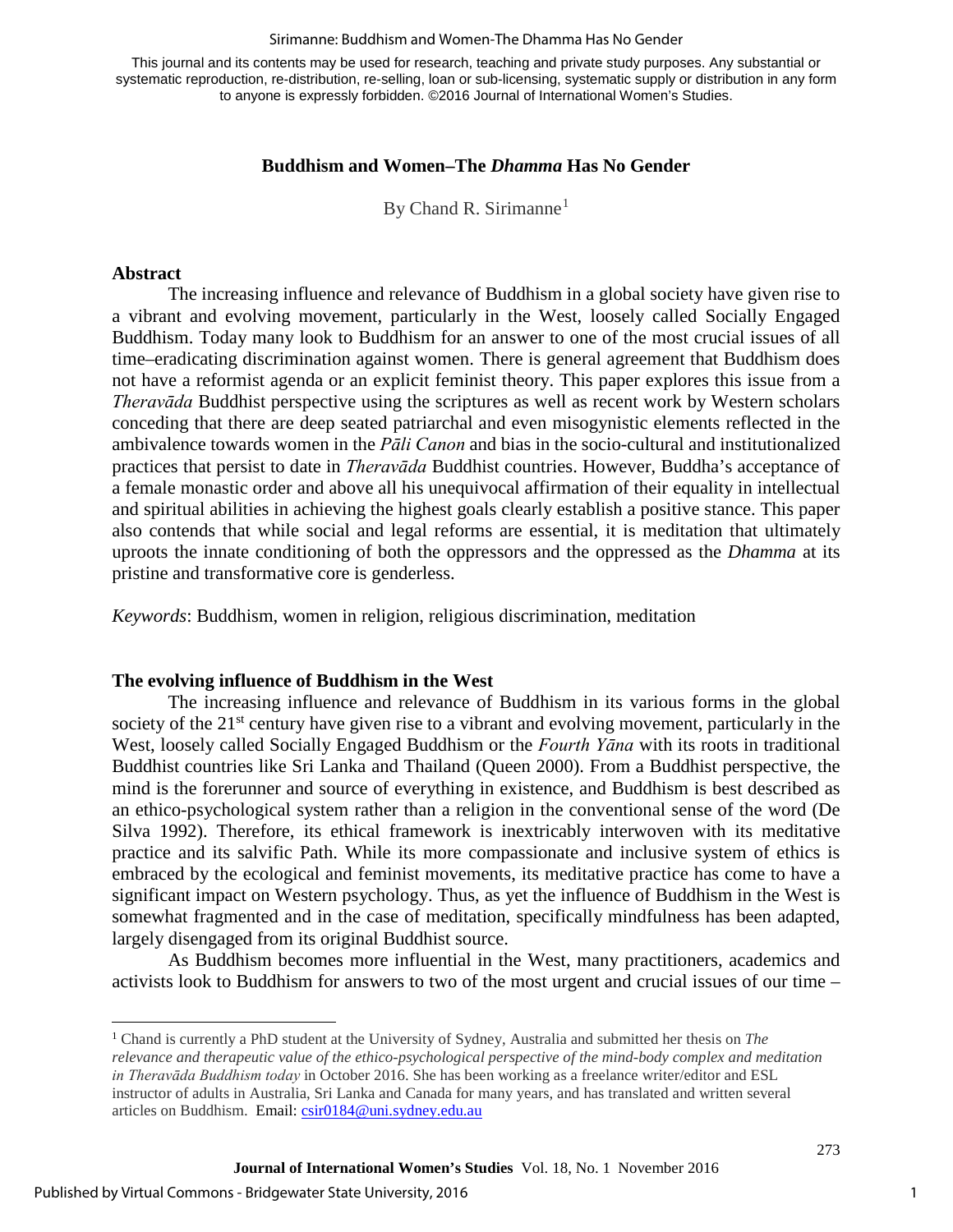the protection of the planet and eradicating discrimination against half its population. Recently a Buddhist declaration on climate change was made as a result of a book, (*A Buddhist Response to the Climate Emergency),* and in a pan-Buddhist response to the many contributions to it, *The Time to Act is Now. A Buddhist Declaration on Climate Change* was formulated in an attempt to create a global and non-sectarian awareness and response to what some scientists call the greatest threat to human life (Loy, Bodhi & Stanley, n.d. para. 5):

There has never been a more important time in history to bring the resources of Buddhism to bear on behalf of all living beings. The four noble truths provide a framework for diagnosing our current situation and formulating appropriate guidelines–because the threats and disasters we face ultimately stem from the human mind, and therefore require profound changes within our minds. If personal suffering stems from craving and ignorance – from the three poisons of greed, ill will, and delusion–the same applies to the suffering that afflicts us on a collective scale.

Over the last few decades Buddhism, environmentalism, the ecological movement and feminism have been the subject of much interdisciplinary work. Buddhist philosophy, ethics and its system of meditation have found common ground with the movements known as Eco-Buddhism and Deep Ecology with the core acknowledgement of the interrelatedness of all beings and their intrinsic value for the health and survival of the planet and all its inhabitants. Macy in her book, *World as lover, world as self* (2003) makes a case for integrating Eco-feminism and Buddhist perspectives for a transformation that would lead to a more compassionate attitude and protection of the planet. In her chapter 'Acting with Compassion: Buddhism, Feminism, and the Environmental Crisis'*,* Kaza (2014) explores several areas where American Buddhism and feminism intersects. As they and several other scholars point out, first and foremost is experiential knowledge gained through both the cultivation of the mind and interactions with others. The second is the observation of the conditioning of the mind pertaining to one's attitudes, emotional barriers and assumptions. The third is the understanding of how everything is interconnected in terms of society, nature and the planet. Kaza (2014) also examines the emotional energy gained through reflection, its therapeutic potential and also the key role that interacting positively with society plays in wellbeing.

## **Buddhism and women**

Gross (1993) in her *Buddhism After Patriarchy: A Feminist History, Analysis, and Reconstruction of Buddhism* makes a crucially important and extensive study of all the main sects of Buddhism from a cross-cultural, religious and feminist point of view stating her principal objective as "a feminist revalorization of Buddhism", analyzing the key Buddhist concepts and attitudes that shape its world view. She as well as other scholars are divided about whether there is a case for feminism in Buddhism, especially in *Theravāda* or early Buddhism seen largely as shaped by patriarchal attitudes as opposed to the later developments in the *Mahayāna* and *Vajirayāna* traditions more favourable towards women. While there is general agreement among Western scholars that there is no explicit feminist theory in Buddhism, material that points to less discriminatory gender attitudes and even a positive stance towards women have been explored. Also, as a belief system that promoted a homeless life discarding attachments to family to reach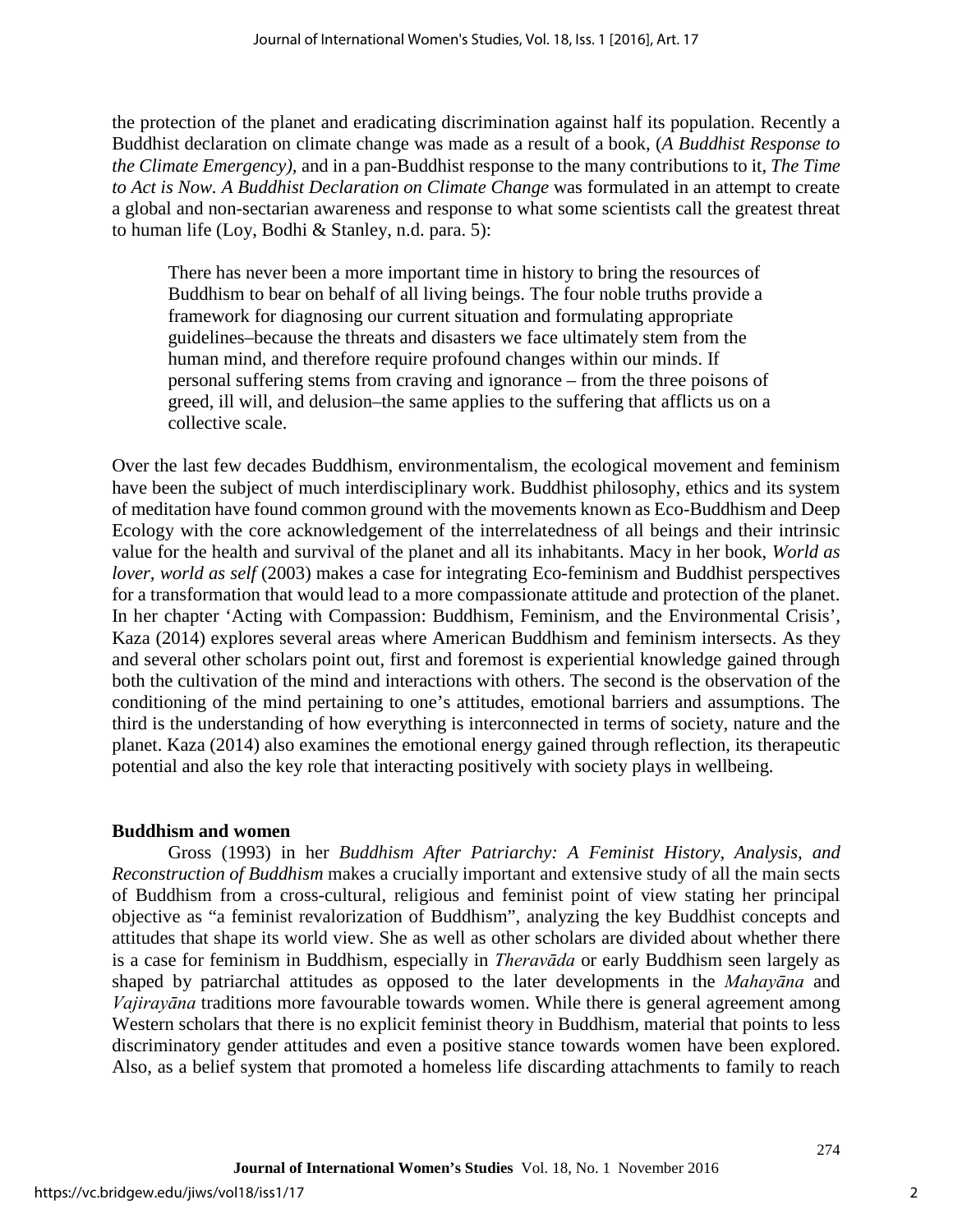its salvific goal of liberation from suffering, early Buddhism had little to say about women's issues and reproduction (Keown 1995).

Overall, however, compared to the other major religions, from the outset women have always played a significant role in Buddhism as lay disciples as well as monastics later on influencing the Order and societies where Buddhism took root (Dewaraja 1994). Dewaraja (1994) also notes that unlike in the other major religions, marriage is a purely secular matter in Buddhism, and also cites the *Sigalovāda Sutta* where the marital relationship is described as a reciprocal one with mutual obligations, and as there is no central creator in Buddhism and hence no sacredness attached to the human body (Gross 1993) nor a strong differentiation of what is natural or unnatural, Buddhism has nothing against contraception (Hughes & Keown 1995; Harvey 2000) or homosexuality (De Silva 2003; Hughes 2007). Most of all, the mere fact of women being included in the teachings and practices was remarkable given that this took place over 2,500 years ago in a patriarchal society where women had few rights with regard to education and religious practices as Halkias (2013, p. 494) notes:

Buddhism's greatest contribution to the social and political landscape of ancient India is the radical assumption that all men and women, regardless of their caste, origins, or status, have equal spiritual worth. This is especially pertinent concerning the status of women, who were traditionally prevented by the *brāhmanas* from performing religious rites and studying the sacred texts of the Vedas.

Although Buddha was not a social reformer, simply the fact that he admitted women into the monastic order was revolutionary and would have no doubt created a great deal of animosity in society and unease even within the male monastic communities. Gross notes that thorough explorations of Buddhism and gender started only in the 1980s, and she identifies four key areas that need further investigation (Gross 2013, p. 663):

First is simply gathering the information about women and gender–given that most Buddhists, especially Western Buddhists, were quite unaware of how maledominated Buddhism has traditionally been. Second, especially for Asian Buddhists, deep concern about the status of nuns and the need to restore full ordination for them in some parts of the Buddhist world has taken center stage. Third, especially for Western Buddhists, who are usually converts to Buddhism and are generally lay practitioners, a whole gamut of questions about how to live as Buddhists in a non-Buddhist culture became dominant. Finally, Buddhists, especially in the West, have taken up the issue of why there have been so few women teachers and leaders throughout Buddhist history and have begun to change that situation dramatically.

Going beyond simple ambivalence of attitudes, Sponberg (1992, p. 8) explores the many voices of early Buddhism identifying four distinct attitudes: *Soteriological inclusiveness*, *institutional androcentrism*, *ascetic misogyny* and *soteriological androgyny.* The first is that the core Buddhist doctrine and its salvific Path are essentially inclusive and do not discriminate between genders. However, as Buddhism became institutionalized, it took on the societal perspective of male superiority reflecting not only cultural attitudes towards women but also the misogynist views of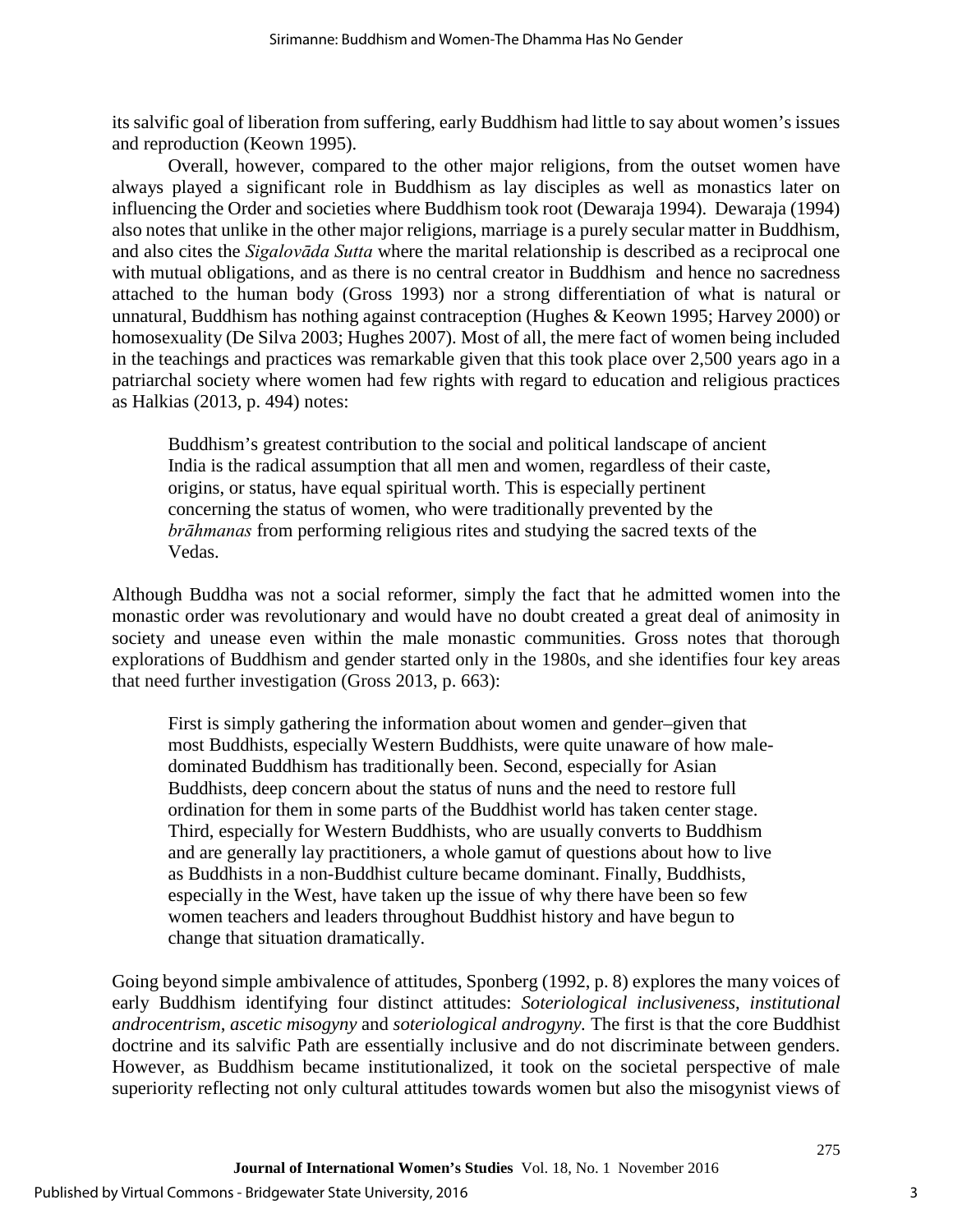male ascetics. Finally, Sponberg sees an attempt in the Canon at a later period to resolve the incompatibility of these three attitudes through incorporating a more inclusive fourth perspective more aligned with its original acceptance of both genders as equals on the salvific Path, which has endured to this day.

#### **Ambivalence in the** *Theravāda* **stance**

My paper looks at the issue of entrenched discrimination against women and achieving equality for them from a *Theravāda* Buddhist perspective citing the *Pāli* Canon as well as the work of recent scholars. This paper concedes that the *Pāli* Canon, or more specifically some of the commentaries, display an ambivalent attitude towards women – at times displaying patriarchal and even misogynistic views, and also acknowledges that there is discrimination of varying degrees in institutional and societal practices in *Theravāda* countries that persist to date. However, there is a strong case for saying that the Buddhist doctrine, at its core, once the societal and cultural trimmings are discarded, is free of any type of gender bias. Central to this argument is the momentous fact of the Buddha's acceptance, albeit with hesitation, of a female monastic order and his unequivocal affirmation of their equality in intellectual and spiritual capabilities in achieving the highest goals in the purification of the mind leading up to enlightenment and his nurturing and praise of their advancement on the Path. In addition, Buddha is said to have stated several times that his disciples consisted of *both* males and females of lay and monastic communities. Furthermore, female disciples are depicted overall in a positive manner in the *Pāli Canon* as strong, intelligent beings who are flawed as well but are transformed by the Buddhist teachings they encounter (Hecker 1994). Women have also played a key role in supporting and disseminating the *Dhamma* both in the time of the Buddha up until the present. In addition, the doctrines of *kamma* and dependent origination as well as core ideals such as harmlessness (*ahimsā*) and universal loving kindness (*mettā*) and compassion (*karunā*) and the precepts all make any type of discrimination or harm towards others totally unacceptable. Finally, the ultimate salvific goal of the entire system of meditation in Buddhism is geared towards the seeing and realization of the three characteristics of all existence (*samsarā*) – Impermanence (*anicca*), Unsatisfactoriness (*dukkha*) and Non-self (*Anattā*) (Khin 2011). *Anattā* is the unique concept at the core of Buddhism and negates the existence of any abiding soul or personhood at the deepest level in any sentient being (*SN* 22.59) – hence the cultivation of the mind targets the eradication of all conditioning including the stereotypical attitudes and role of gender. Thus, this paper asserts that while social reform and laws are essential foundations for eradicating discrimination towards women, it is the cultivation of the mind (*bhāvanā*) that ultimately uproot the innate conditioning of all genders.

#### **Negative attitudes towards women**

Some scholars point to the misinterpretation and warping of the Buddhist ethos to suit socio-cultural attitudes and prejudice in *Theravāda* Buddhist countries (Dewaraja 1994, para. 19):

Conflicting with the Buddhist ethos and negating its effects in varying degrees is the universal ideology of masculine superiority. So that in all three societies—Sri Lanka, Thailand, Burma—there is an ambivalence in the attitudes towards women…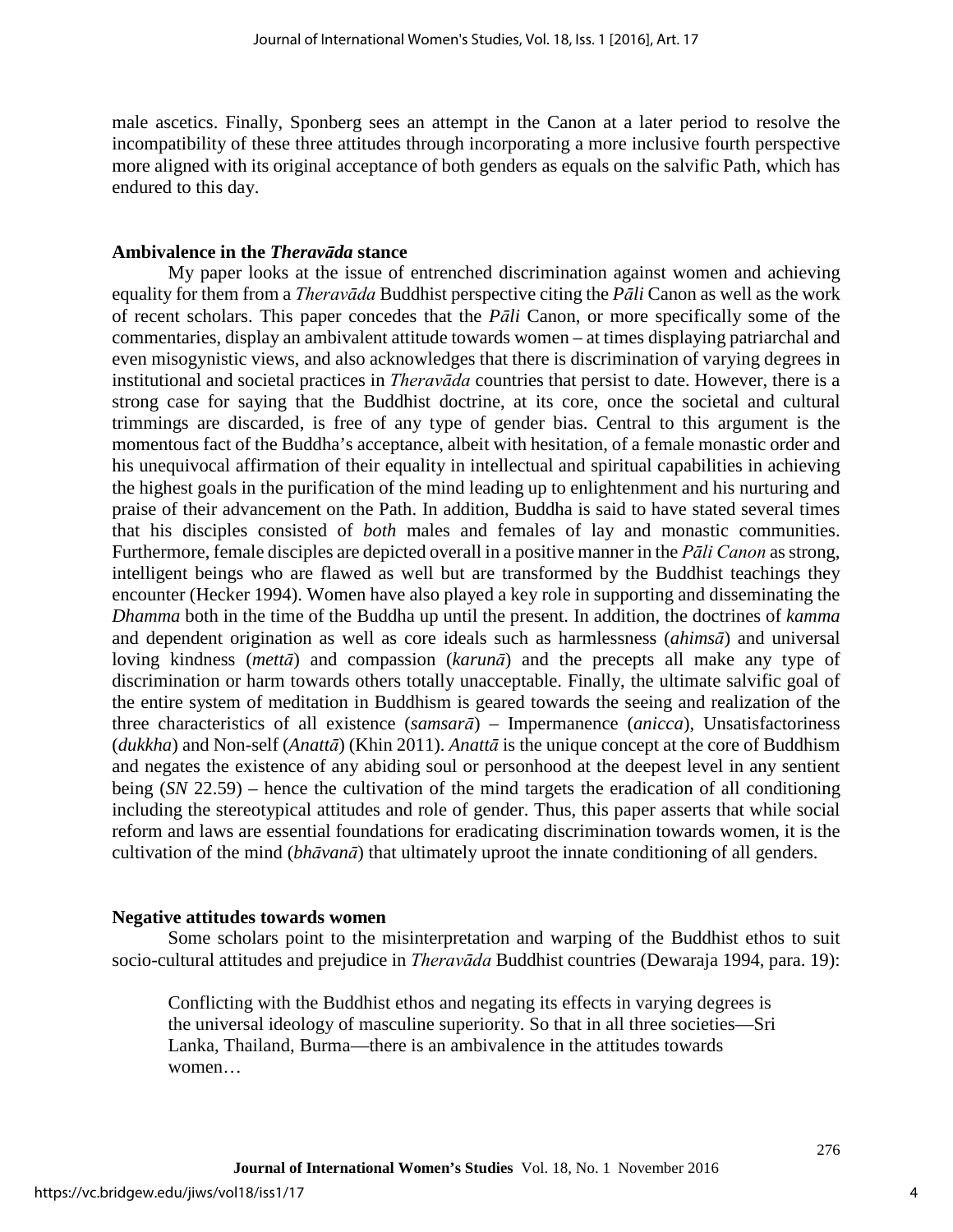The view that early Buddhism displays a strong patriarchal and even misogynistic attitude towards women is based mainly on the recount of the Buddha's initial refusal to grant the request of his aunt and foster mother, Prajāpati Gautami and her women to become monastics three times. The *Pāli Canon* reports that it was Venerable Ananda who finally convinced the Buddha through presenting a logical case on behalf of the women as the Buddha himself admitted that they were fully capable of attaining the highest goals on the Path to enlightenment. Also, the Buddha is also said to have declared that his original prediction of the teachings lasting for 1000 years would be halved if women were allowed to ordain. In addition, it is also said that he introduced extra 85 rules for the *bhikkhunis* (nuns) including eight special rules ensuring that they would always be subordinate to the monks (BDEA/Buddhanet 2008):

44. …The special rules for nuns were (1) in matters of respect and deference, a monk always had precedence over a nun, (2) a nun must spend the rains retreat in a place separated from monks, (3) nuns must ask monks for the date to hold the Uposatha and about teaching the Dharma, (4) when a nun did wrong she must confess it before the community of both nuns and monks, (5) a nun who broke an important rule must undergo punishment before both the nuns and the monks, (6) a nun must be ordained by both an assembly of nuns and of monks, (7) nuns must not abuse or revile a monk, and (8) a nun must not teach a monk.

These eight *garudhammas* (see *Appendix A*), are often cited as evidence of Buddha's wish to denigrate women and preserve male dominance even within the Order. Gross (1993; 2013) in particular emphasizes the fact that from the start with these rules *bhikkhunis* were excluded from positions of leadership and influence, which in turn influenced the position of women in Asian societies. She concludes that the acid test for the future of Buddhism is the fostering of women teachers without the subordination of nuns to monks and less segregation of the two groups. Others also point to the 85 extra rules for the nuns as more proof of an attempt to oppress them. However, Thanissaro (2007) explains these extra rules in the following manner:

- 1. more than one third of these extra rules were formulated to protect bhikkhunīs from being the direct recipients of the abusive or careless behavior of other bhikkhunīs;
- 2. two of the extra rules (Pācittiyas [6](http://www.accesstoinsight.org/tipitaka/vin/sv/bhikkhuni-pati.html#pc-6) and [44\)](http://www.accesstoinsight.org/tipitaka/vin/sv/bhikkhuni-pati.html#pc-44) prevent bhikkhunīs from putting themselves in a position of servitude to bhikkhus or lay people;
- 3. according to the rules' origin stories, all but three of the extra rules (Pācittiyas [59,](http://www.accesstoinsight.org/tipitaka/vin/sv/bhikkhuni-pati.html#pc-59) [94,](http://www.accesstoinsight.org/tipitaka/vin/sv/bhikkhuni-pati.html#pc-94) and [95\)](http://www.accesstoinsight.org/tipitaka/vin/sv/bhikkhuni-pati.html#pc-95) were formulated only after bhikkhunīs complained to the bhikkhus about an errant bhikkhunī's behavior.

A practical explanation for Buddha's initial reluctance in accepting women into the Order is that maintaining celibacy, which is crucial to the monastic way of life, would become very difficult with the admission of women resulting in the Order lasting for a lesser period (BDEA/Buddhanet 2008):

45. … Interestingly enough, his prediction proved to be fairly accurate. By the 7th century CE, certain groups of monks were beginning to marry, a trend that, along with other circumstances, eventually led to the decline of Buddhism in India.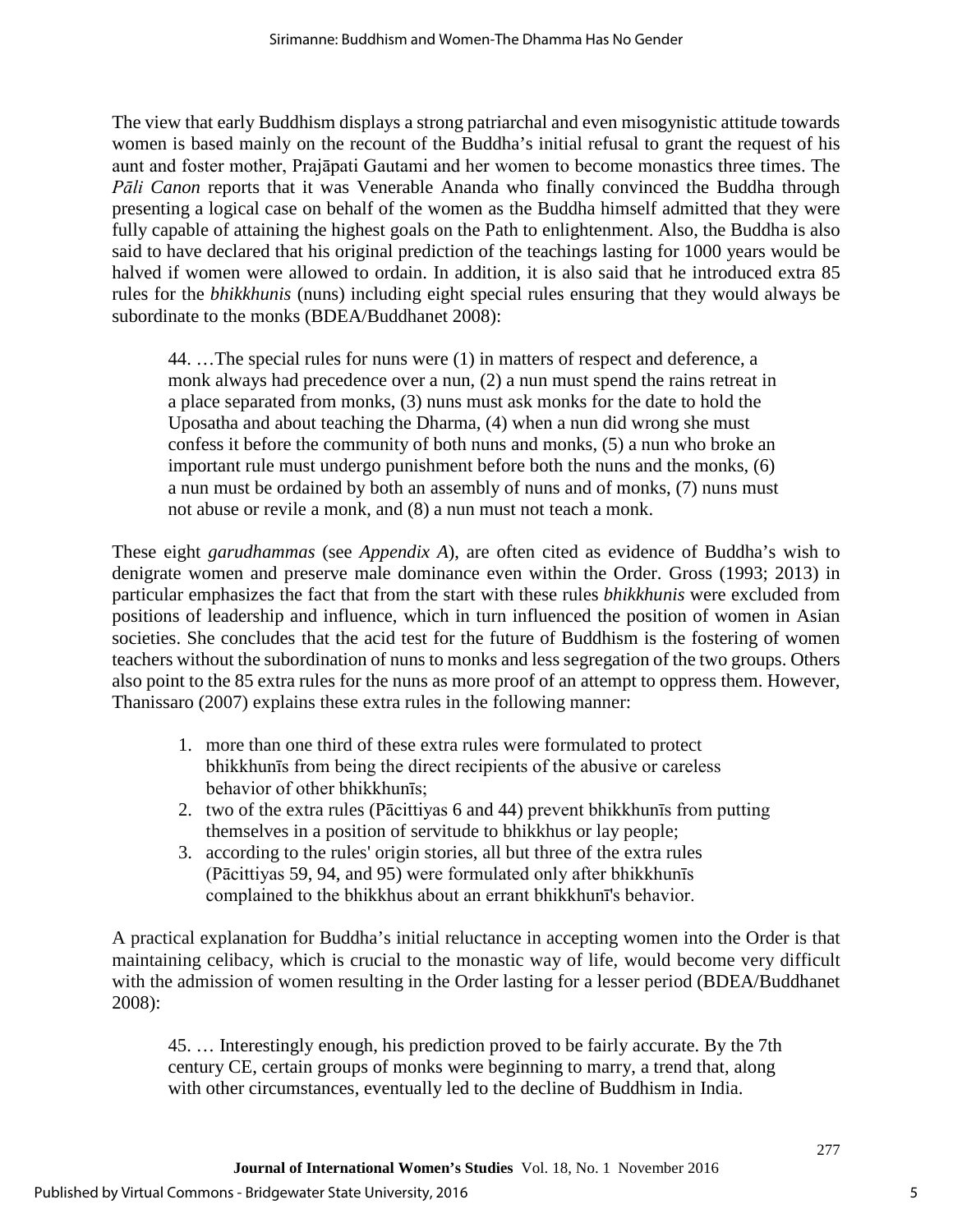Fortunately, in most Buddhist countries, monks and nuns continue to practise celibacy and uphold the original values of the monastic life.

Although this prediction is automatically interpreted as an indictment on women, logically it could also very well be that of men or much rather a realistic assessment of human nature by a great pragmatist. Moreover, scholars also point to the belief in *Theravāda* countries that a female birth is the result of less favourable *kamma* than for a male birth that persist even today, arising from the belief that only a male can even aspire to become a Buddha in *Theravāda,* based mainly on the post-canonical source, the *Jataka Stories,* which depicts the *Bodhisatta* ceasing to be reborn as females even before being reborn as male animals. However, Anālayo (2014, p. 112) investigates this notion in both the Canonical and Commentarial texts and concludes:

These instances give the impression that there might have been a shift of attitude from the canonical sources to the position taken in later literature. In the words of Appleton ("In the Footsteps" 47), "the karmic reasons for female birth are primarily a commentarial preoccupation".

Importantly he cites the *Cūlakammavibhanga-Sutta* that presents the effects of specific deeds in shaping rebirths where no mention is made of female births (Anālayo 2014, p. 113) as a result of less favourable *kamma*.

In Asian Buddhist countries the most important issue for centuries has been the lack of women monastics, which is also one of the most significant problems for Western Buddhists. While Thailand, Burma, Laos and Cambodia never had a *bhikkhuni* Order, Sri Lanka had a wellestablished one from the time Buddhism was introduced in the reign of King Devanampiyatissa (BC 250-210) until the fall of Anuradhapura in AD 1017 due to the Cholian invasion. After a prolonged struggle over centuries eleven Sri Lankan *Dasasil* nuns (junior nuns without full ordination) were ordained in 1996 at the Sarnath Temple in India with the help of a team of *Theravāda* monks and the required quorum of *Mahāyāna* nuns from China and Korea (Weeraratne 1998). However, in the other *Theravāda* countries there is still resistance to establishing a female monastic Order. On the other hand, Adam (2000), Rocha & Barker (2011) and other scholars have pointed to the key role that women have always played in the dissemination of Buddhist ideas in Australia as well as overall in the West. In 1995 Ajahn Brahmavamso, Abbot of the Bodhinyana Monastery in Perth took the initiative to establish the first *Theravāda* monastery (*Dhammasara*) for nuns in 1998 with the help of the *Buddhist Society of Western Australia*, and the Australian nun, Sister Ajahn Vayama, became its Abbot.

## **A case for equality of genders in Buddhism**

As the teachings of the Buddha were only committed to writing long after his demise, there is debate about the veracity of the accounts regarding negative attitudes towards women. Some scholars believe these were the writings of disciples prejudiced towards women in a society that became more discriminatory towards them. Others present possible pragmatic reasons for Buddha's reluctance such as the sheer revolutionary nature of the idea of women as homeless mendicants, the very real dangers inherent in such a life and the wrath of a patriarchal society already critical of world renunciation and Buddha's rejection of the caste system, avoiding gossip and the need to pacify both society and monks rather than being prejudiced towards women on his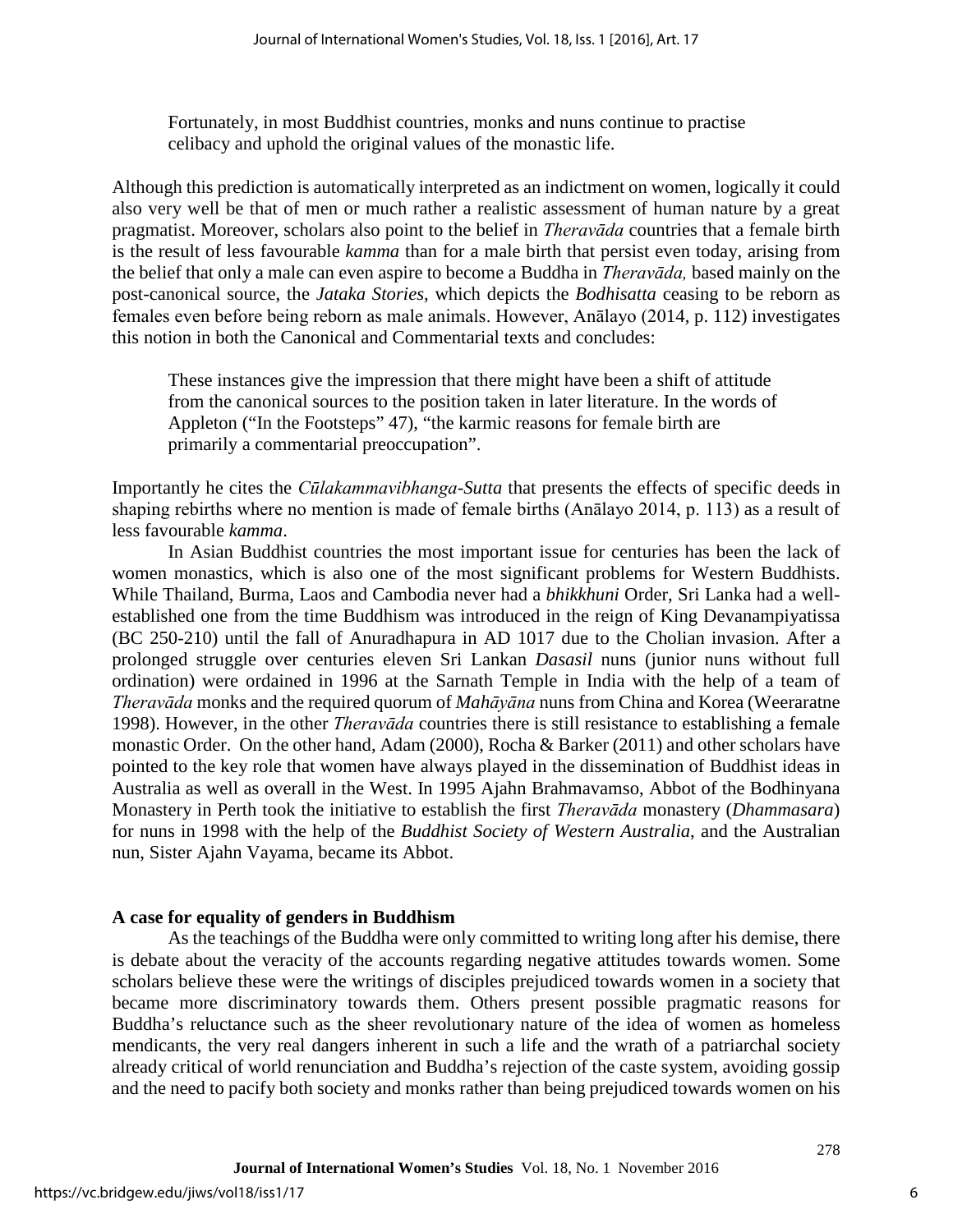part (Gross 1993; Sponberg 1992). Critics also cite the ongoing belief in *Theravāda* countries that a female birth is the result of inferior *kamma,* and women are urged to pray for male births in the future, which however is a societal issue rather than based on the *Canon* as mentioned earlier. This belief, however, can be justified to a limited extent as in general women's lives were indeed filled with more suffering than men's due to both societal and biological factors at the time of the Buddha, and even today as the high numbers of female embryos being terminated, girls denied education, forced marriages, violence and sexual exploitation of girls and women, barriers in the labour market and lower wages demonstrate. However, the real societal issue is, as Dewaraja (1994, para. 17) points out, the *way* this idea of inferior *kamma* has been used in patriarchal societies:

…However, it does not necessarily follow that social practice conforms to theory. The egalitarian ideals of Buddhism appear to have been impotent against the universal ideology of masculine superiority. The doctrine of Karma and Rebirth, one of the fundamental tenets of Buddhism, has been interpreted to prove the inherent superiority of the male. According to the law of Karma, one's actions in the past will determine one's position of wealth, power, talent and even sex in future births. One is reborn a woman because of one's bad Karma. Thus the subordination of women is given a religious sanction.

The theory of *kamma* is thus often used in the justification of discrimination towards women and in shaping attitudes of both the oppressors and the oppressed in traditional societies (see *Appendix A*). This justification is also not limited just to women but also to the poor, dispossessed, those outside mainstream ethnic groups and castes. Tsomo (2013, p.660) emphasizes the wider implications of discriminatory practices in religious institutions on society in general:

To my mind, it is a natural corollary of human rights to eliminate practices that subordinate women, including the practice of denying women the right to manifest their religious beliefs. Denying women equal access and opportunities institutionalizes their inferiority in society and hence supports everything from inferior education for girls to sex trafficking.

Quite apart from the multi-layered and highly complex operation of *kamma*, it is also illogical to surmise that any female birth is due to inferior *kamma* as opposed to a male birth as there are so many other factors to consider – the time and place, the type of society and parents, their sociocultural and economic status and the nature of the body and mind (health, appearance, disability, intelligence, skills etc.) in gauging the quality of a life. Also, most crucially of all, as Gross (1993) points out, whatever the truth of this belief of female births being more unfortunate, it *does not*  give any individual or society the right to discriminate against females and inflict suffering.

Scholars who take a more positive stance point to the fact that the Buddha is said to have clearly stated at various times that his disciples consisted of *both* men and women from monastic and lay communities (Nyanaponika and Hecker 2003). Furthermore, the *Therigātha* (*The Songs of the Women Elders*) of the *Pāli* Canon provides significant evidence recounting the struggles and triumphs of the first group of nuns who came from the highest rungs to the lowest in society. The women here are portrayed as complex and spirited human beings grappling with personal, societal and spiritual issues rather than as cowed possessions of men. Gross makes an important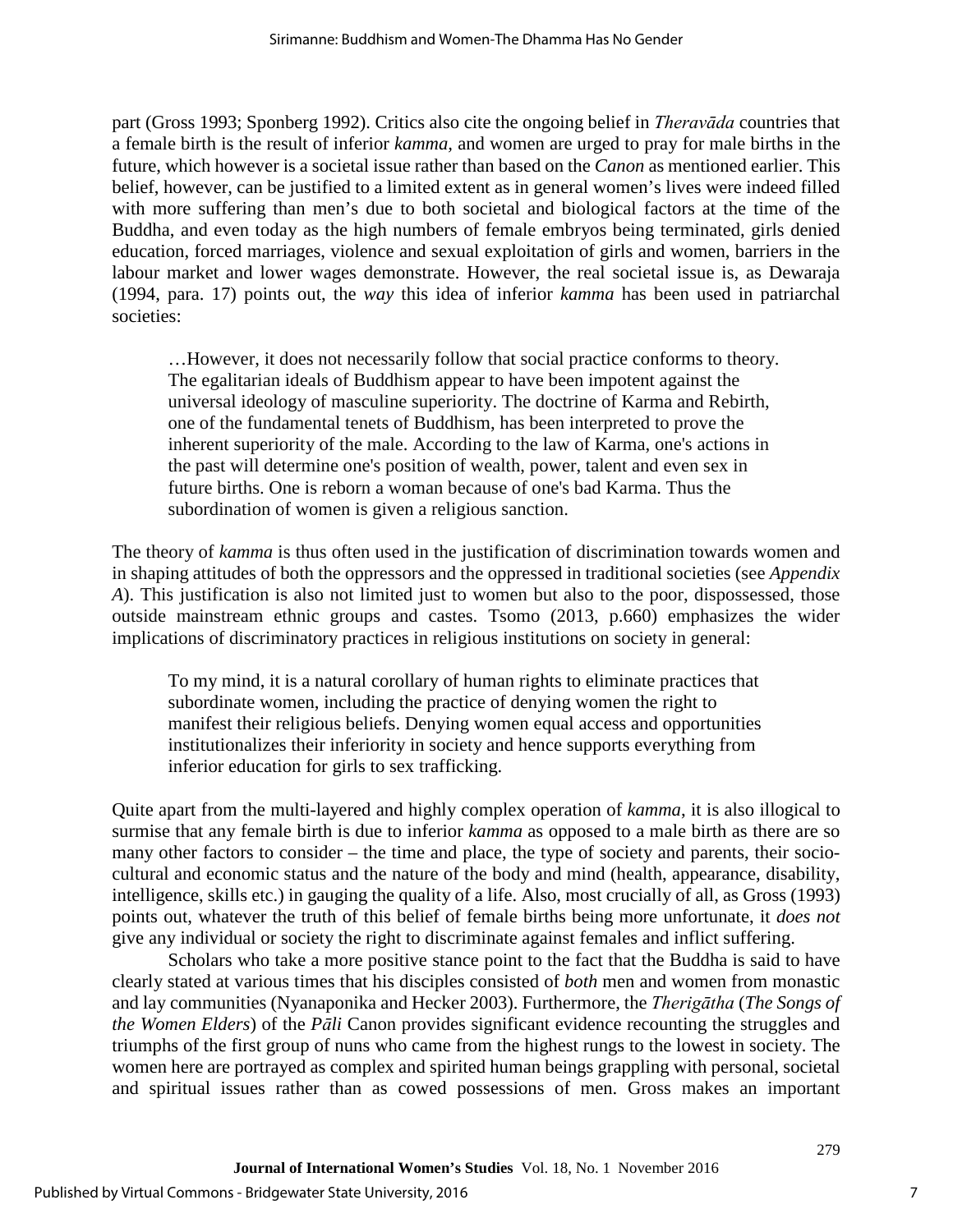observation with regard to record-keeping in a historical sense: the way records are received and interpreted in androcentric societies pointing out that works such as the *Therigātha* have been largely ignored and undervalued (Gross 1993 p. 20). Halkias (2013, p. 494) emphasizes the insignificance of gender in progressing on the Path:

On the other hand, the pursuit of Buddhist practice and attainment is not bound by considerations of gender–"what difference does being a woman make when the mind's well-centred, when knowledge is progressing, seeing clearly, rightly, into the Dhamma. Anyone who thinks 'I am a woman' or 'a man' or 'Am I anything at all?'–that's who Mara's fit to address" (*Soma Sutta*, SN.I.129).

A core positive characteristic of Buddhism with regard to gender equality is the absence of an omnipotent Creator God traditionally portrayed as a male at its centre providing legitimacy to male supremacy. Thus, there is also no divine code of conduct that gives authority to males as in other major religions (Dewaraja 1994; Gross 1993). Instead of a Creator God it is one's *kamma* and dependent origination (*paticca samuppāda*) (see *Appendix A*) that shape the birth of every being opening up the possibility or indeed high probability of being born as any gender in the *samsaric* cycle (*SN* 12.2 PTS: *S* ii 2; *DN* 15 PTS: *D* ii 55; *SN* 12.20 PTS*: S* ii 25). While the main agenda of Buddhism is not social reform, its ethical, doctrinal and psychological frameworks explicitly condemn creating mental or physical suffering for any other being, and the key concepts that suffuse the *Dhamma* are harmlessness (*ahimsā*), *mettā* (universal loving kindness) and compassion (*karunā*) (*MN* 8; Nyanaponika 1994a). Therefore, some *Theravāda* Buddhist leaders such as Ajahn Brahm argues that the *Dhamma* should be evidence enough for gender equality, highlighting the gap between the ideal and practice (Brahm 2014, para. 5):

As Buddhists who espouse the ideal of unconditional loving kindness and respect, judging people on their behavior instead of their birth, we should be well positioned to show leadership on the development of gender equality in the modern world and the consequent reduction of suffering for half the world's population. Moreover, if Buddhism is to remain relevant and grow, we must address these issues head on. But how can we speak about gender equality when some of our own Theravada Buddhist organizations are gender biased?

Most importantly, *Anattā* or Non-Self, the unique doctrine at the heart of Buddhism that denies an identity or lasting entity at the centre of any being (*SN* 22.59 PTS: *S* iii 66; *AN* 4.49 PTS: *A* ii 52) makes gender difference at the deepest level a superficial factor just as race, ethnicity, appearance or social status. The entire psychological training of Buddhism or its system of meditation, which leads to its ultimate salvific goal of enlightenment, is designed to enable practitioners to see the true nature of the mind-body (*nāma-rūpa*) complex that consists of the ever changing interplay of the Five Aggregates (*khandha*): (1) form (2) sensations/feelings (3) perception (4) mental formations and (5) consciousness (*SN* 22.48 PTS: *S* iii 47; *SN* 22.5 PTS: *S* iii 13).

## **The role of meditation in eradicating conditioning**

Without a doubt social and legal reforms are essential for eradicating discrimination against women. This paper asserts, however, that it is meditation that can ultimately uproot the innate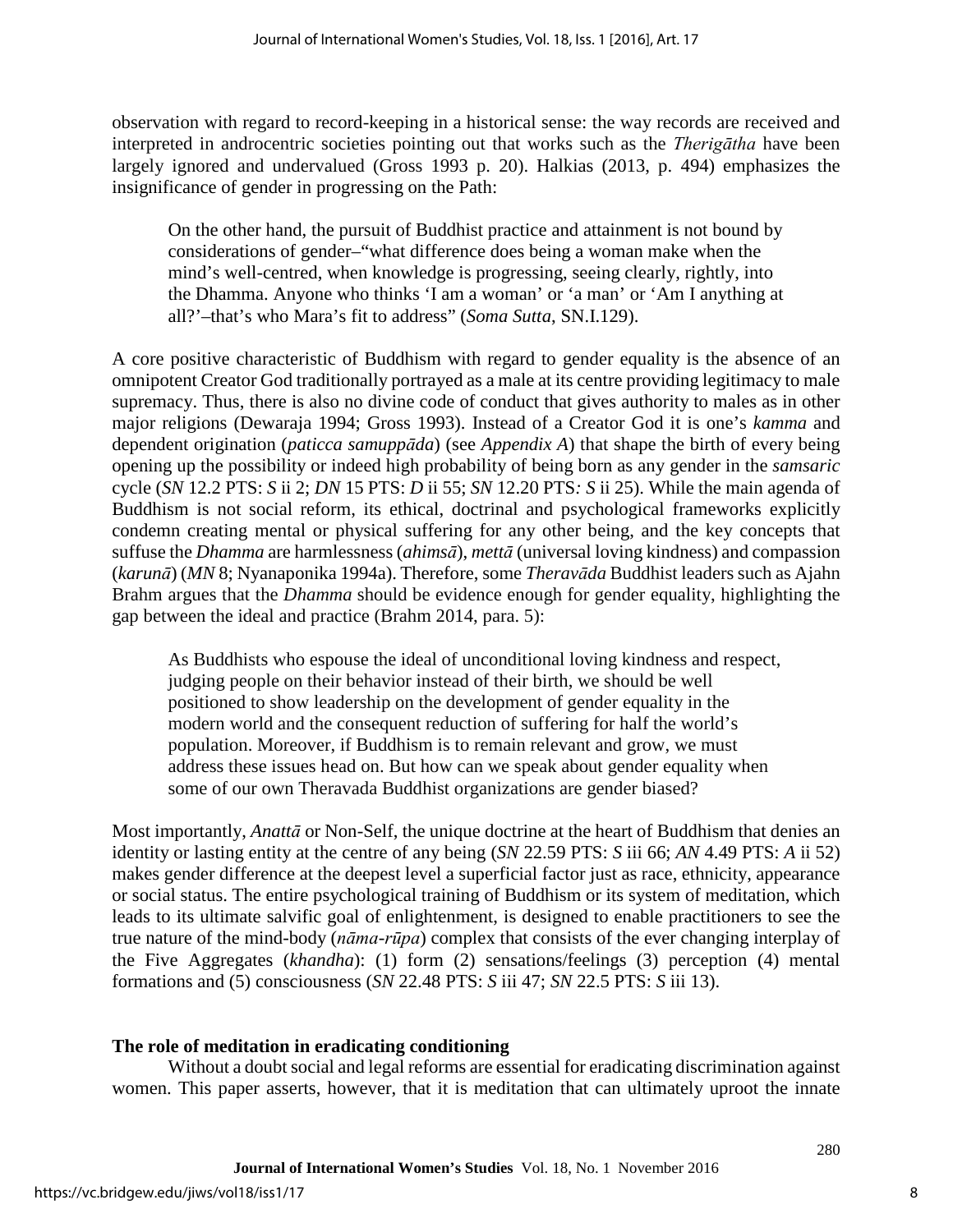conditioning of both the oppressors and the oppressed with regard to harmful gender stereotyping and discrimination. As Gross (1993, p. 24) states, "the Dharma is neither male nor female" and what is needed is "an androgynous approach" in the sense of being inclusive of male, female, transgender and intersex people, which is also reflected in the two truths in Buddhism – the concept of gender existing only in the mundane world and truth and not in the supermundane truth. *Theravāda* Buddhism has little interest in reproduction or sexuality - not having a Creator there is no 'sacredness' attached to the human form and norms of sexual behaviour. De Silva AL (2003) discusses the implied attitude of *Theravāda* to LGBT sexuality stating that the same rules apply as to heterosexual misconduct – the intention (*cetanā*) (see *Appendix A*) is paramount as always and that as long as sex is between consensual adults and does not involve adultery, and is an expression of love, respect and loyalty, there is no negative *kamma* involved. He also points out that the same prohibitions apply as for heterosexual misconduct (sex with underage persons, prisoners and other helpless people). Thus, gender does not play an overweeningly significant role in the context of Buddhist teachings.

As with all other types of discrimination such as racism and ethnocentrism and wrong doing, laws and social reforms, while setting up crucially important foundations, do not necessarily eradicate deep-seated cultural and personal attitudes. The evidence for this can be observed in many Western countries, in particular countries like Sweden, with firmly established legal and social rights and equality for women, yet with a hidden dark layer of violence against them that is often ignored (Lundgren, Heimer et al 2001). Australia, too has a proud history of pioneering efforts in the women's suffrage movement and the rights of women are enshrined in law. Nevertheless, the glass ceiling is still in existence in the highest rungs of power and business and women's wages lag behind men's in some industries. In addition, the scrutiny afforded to female leaders in any sphere seems to have an extra judgemental dimension that scrutinizes their personal lives critically, and often women too are complicit in this. Also, an unacceptably large number of women are the victims of domestic violence, rape and even murder each year (whiteribbon.org.au 2016). Thus, the uprooting of deep-seated individual and societal conditioning cannot necessarily be carried out only through formal education and laws. Instead deep personal transformation through mental cultivation advocated in Buddhism is the key to eradicating discrimination against women just as with other enduring scourges of humanity such as racism.

#### *Bhāvanā* **in** *Theravāda* **and mindfulness in the West**

However, the effectiveness of meditation depends largely on the way it is done. Today mindfulness has become a mainstream secular technique in the West largely disengaged from its Buddhist source, used not only in psychotherapy but in almost every sphere of society from education, sports and business to even the military (Cullen 2011; (Kwee, Gergen, & Koshikawa 2006; Mindfulnet.org 2016). It is now touted as a panacea for so many ills and marketed as a product – so much so that some scholars call it 'McMindfulness' (Purser and Loy 2013). The *Pāli* term *sati* or mindfulness in *Theravāda*, however, is a deeply moral quality of mind that also means remembering and much more than mere non-judgmental awareness, focused attention or being in the present moment (Nyanatiloka 1980, p. 307). In addition, since the Buddha recommended developing a high level of concentration or *Samādhi* first or at least concurrently with insight or *Vipassanā* meditation (*AN* 2.30 PTS *A* i 61; *SN* 35.204 PTS: *S* iv 191; *AN* 4.170 PTS: *A* ii 156), there is a great difference in the strength of the mindfulness used in the two contexts. Buddhist meditation goes so much further than just the observation of the body and mind noting superficially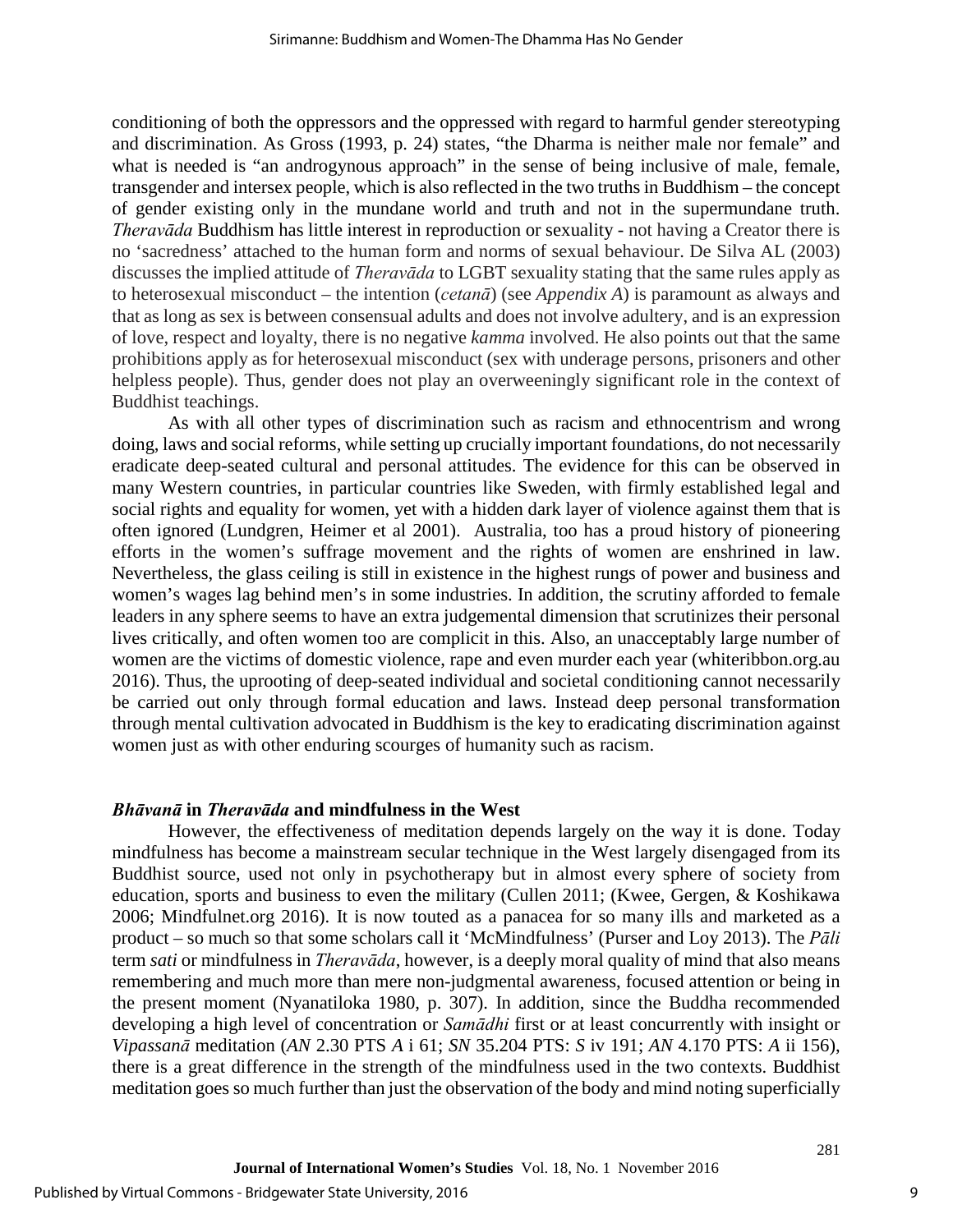that everything rises and passes away. It is essentially a profound and thorough analysis and dismantling of the mind-body (*nāma-rūpa*) complex to its most infinitesimal components until the ultimate truth is revealed that it is empty of a personality and is a mere process rather than an entity (*SN* 35.85 PTS: *S* iv 54).

The *Pāli* word *bhāvana* has a much more complex meaning than the English word 'meditation' or 'reflection'. The 'cultivation of the mind' is a closer definition with its active connotation of growing, weeding, fertilizing as opposed to the more passive nature of the other two (Nyanatiloka 1980, pp. 67-69). It is the purification of the mind that entails uprooting and ridding it of the toxins of greed, hatred and delusion and the active cultivation of the positive states of mind such as loving kindness, compassion, sympathetic joy and equanimity (Nyanaponika 1994a). The description of Buddhism as an ethico-psychological system demonstrates the inseparable connection between ethical behaviour and mental cultivation–morality/ethics considered as the foundation for the cultivation of the mind. In the use of mindfulness today as a secular disengaged tool the significance of ethical conduct and the development of concentration are largely ignored in keeping with today's obsession with instant results and also preserving the secular nature of this technique that is mainly responsible for its burgeoning popularity (Wallace 2012). However, a great deal of effectiveness and durability too are lost in this metamorphosis of a meditative system entailing much time and effort (Nyanaponika 1994b) to a mere technique.

*Theravāda* Buddhism alone has 40 subjects and numerous methods in its system of meditation (Nanamoli 2010; Vajiranana 1987), and although there are many psychotherapeutic goals on the Path of developing the mind, the ultimate salvific goal is the seeing and understanding the three characteristics of Impermanence, Unsatisfactoriness and Non-Self not only in one's own mind and body but in all phenomena of existence (see *Appendix B*). The three fundamental toxins that pollute the mind, greed *(lobha*), hatred (*dosa*) and delusion (*moha*) rooted in ignorance (*avijja*) create the illusion of a personality (*AN* 3.33 PTS: *A* i 134; *SN* 35.80 PTS: *S* iv 50), which in turn is further conditioned by nurture, cultural and societal norms. Therefore, just as cultural, ethnic and racial superiority or inferiority, the stereotypical gender roles too are part of the conditioning of the mind much more than the actual biological differences. In Buddhism there is no duality of mind and body–instead it is a mind-body complex working together. Thus, the nature of the body certainly plays a crucial part in the way the mind is attuned and reacts but at deep levels of consciousness reached through meditation, the body begins actually to disappear (Brahm 2006, p. 164). The two truths and the concept of Non-self (*Anattā*) in Buddhism have caused a great deal of misunderstanding leading many Western scholars to label Buddhism as nihilistic or pessimistic. The Buddha recognized the need for labels, concepts and identities in the mundane reality of the world – as indeed a strong will, determination and energy are needed to follow the salvific Path to liberation. This Eightfold Path consists of: Right Speech, Right Action, Right Livelihood, Right Effort, Right Mindfulness, Right Concentration, Right Views and Right Intention. The first three belong to *sīla* – ethical conduct or morality, which is the foundation needed for the rest. The next three belong to *Samādhi* – concentration, which is the training of the mind – resulting ultimately in *paññā* (wisdom/insight). It is at the very end of this gradual training (as Buddha described his teachings) that one achieves the insight into the higher or ultimate reality/supermundane truth – that a concrete and lasting identity is absent in any being. William James in his *Principles of Psychology* (1890), which served to establish the great importance of the self in the scholarly study of human behaviour in the West, suggested a similar perspective. His take on the self and consciousness displays many similarities to that of the Buddhist perspective of the 'self' as a process rather than a solid entity and he is credited with the phrase "stream of consciousness"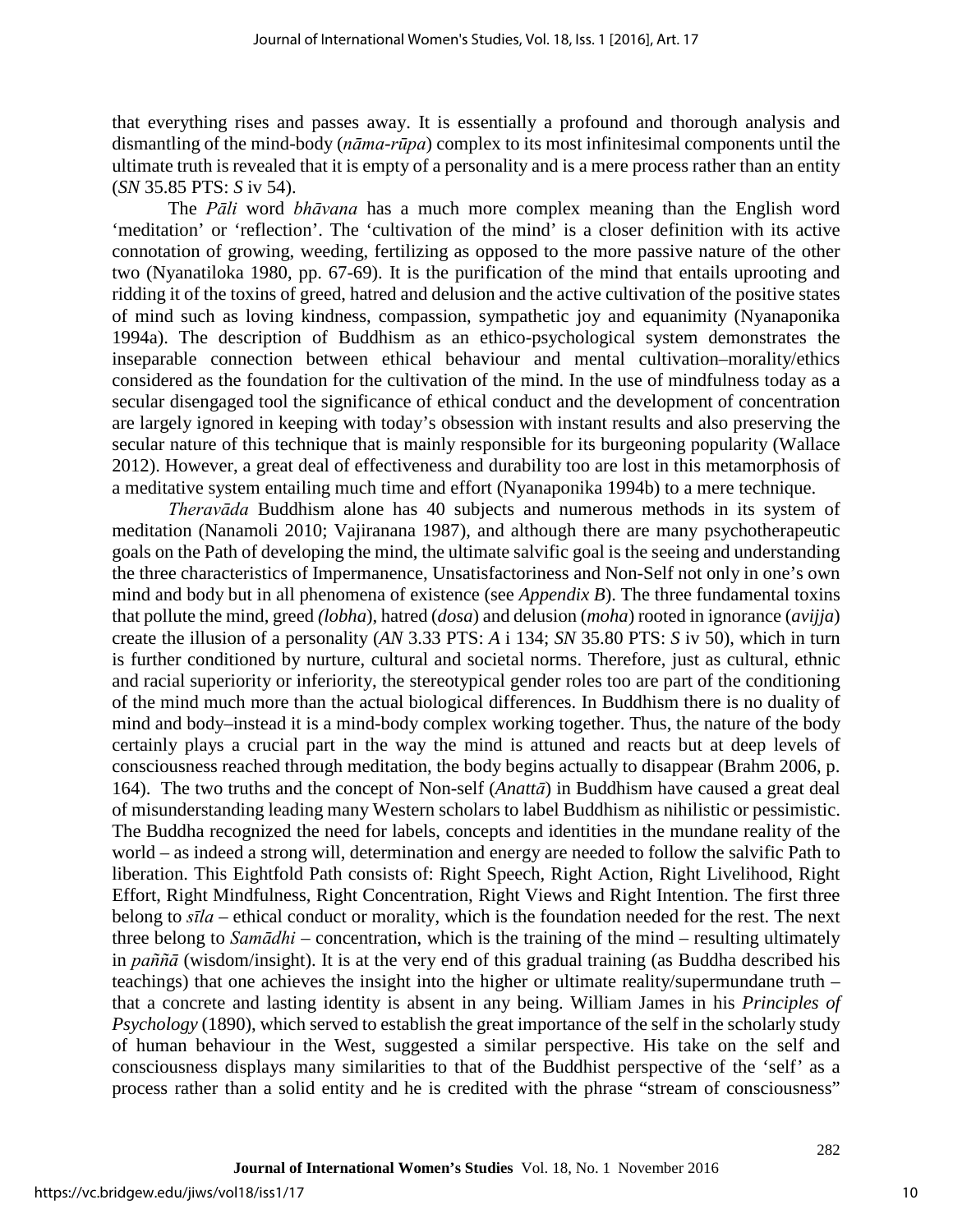(Goodman 2013), which is an approximate translation of the *Pali* "*vinnana-sota*" (Nyanatiloka 1980). However, there was little follow up to this until the 1950s when the interest in the self, began to increase from various theoretical angles, not only in psychology but also in sociology and other social and behavioural disciplines as well (Mischel & Morf 2003). In Western psychology there is still little agreement on the definition of the construct of the self, and although there is a long way to go before mainstream acceptance, there is a slow movement towards the Buddhist concept of Non-self with the main obstacle being the fundamental significance placed on individuality in Western civilization.

It is the focus on the mind, its workings and its many ills and the desire to find a solution to human suffering and ultimately happiness, using a logical approach with empirical evidence that is the interface between Buddhism and Western psychology, although the way the two systems approach these issues and their ultimate goals differ (Cayoun 2011). What makes Buddhist meditation both relevant and attractive even today is that it empowers the individual without the requirement of unquestioning faith to a deity with the aim of purifying and strengthening the mind, and this quest for mental and physical health and happiness is one that is timeless and universal (De Silva 1992; Kwee, Gergen & Koshikawa 2006; Williams & Kabat-Zinn 2011). Mindfulness meditation being used today is a secularized version of Insight (*Vipassana*) meditation taught by the Buddha (Mahas*atipatthana Sutta*), with a great deal of variation in the quality of mindfulness and its use across a growing and evolving spectrum of applications (Mindfulnet.org) in the West. The immense popularity of this technique is largely due to the fact that it *is* a secularized model crucial for acceptance in Western societies without the problematic label of a religion being attached (Cullen 2011). A generalized description of mindfulness in this context would be heightened awareness, present moment awareness, focused attention on a single mind object (Grabovac et al 2011; Cloud 2010), non-reactive or non-judgmental observation, acceptance of one's physical and mental processes, openness and compassion (Davis & Hayes 2011). The variations are essentially related to what a particular application has as its objective, but the overall shared goal of mindfulness and Buddhism is to engender stillness in both the body and mind in order to focus on a single mind object such as the breath in the present moment as opposed to the normal cognitive habit of becoming entangled in countless objects and constantly moving back and forth to the past and the future (Gunaratana 2011). This increased awareness of the internal processes of the body and mind help develop tranquillity and observe their true nature of transience through which excessive attachment and negative reactivity can be lessened (Brahm 2006; Kabat-Zinn 2013). The burgeoning use of mindfulness is based on solid empirical evidence of their benefits, not only from psychology but also from fields such as neurobiology that point to measurable positive changes to the brain through meditation (Hanson 2009; Hanson & Mendius 2011). However, there are also studies questioning the exact characteristics of mindfulness being used, the methods employed, and the difficulty in measuring its efficacy and durability (Wallace 2012)). Although still a minority view, a few experts point to the need to align meditation more closely with its original practice in Buddhism to improve its therapeutic value, mainly through integrating basic Buddhist ethics and concentration along with adopting a more holistic attitude to Buddhism (Wallace 2012; Gilbert 2011).

*Mindfulness of Breath* in *Theravāda* is one of the Ten Recollections (*Anusssati*) and is the most popular and best known meditative method of all, an automatic and fundamental task of the body done usually without conscious awareness or effort (see *Appendix B*). Learning to focus the mind on this inconspicuous activity achieves a number of things: Steadying the 'monkey mind', achieving one-pointed concentration over time, increasing awareness of the unconscious processes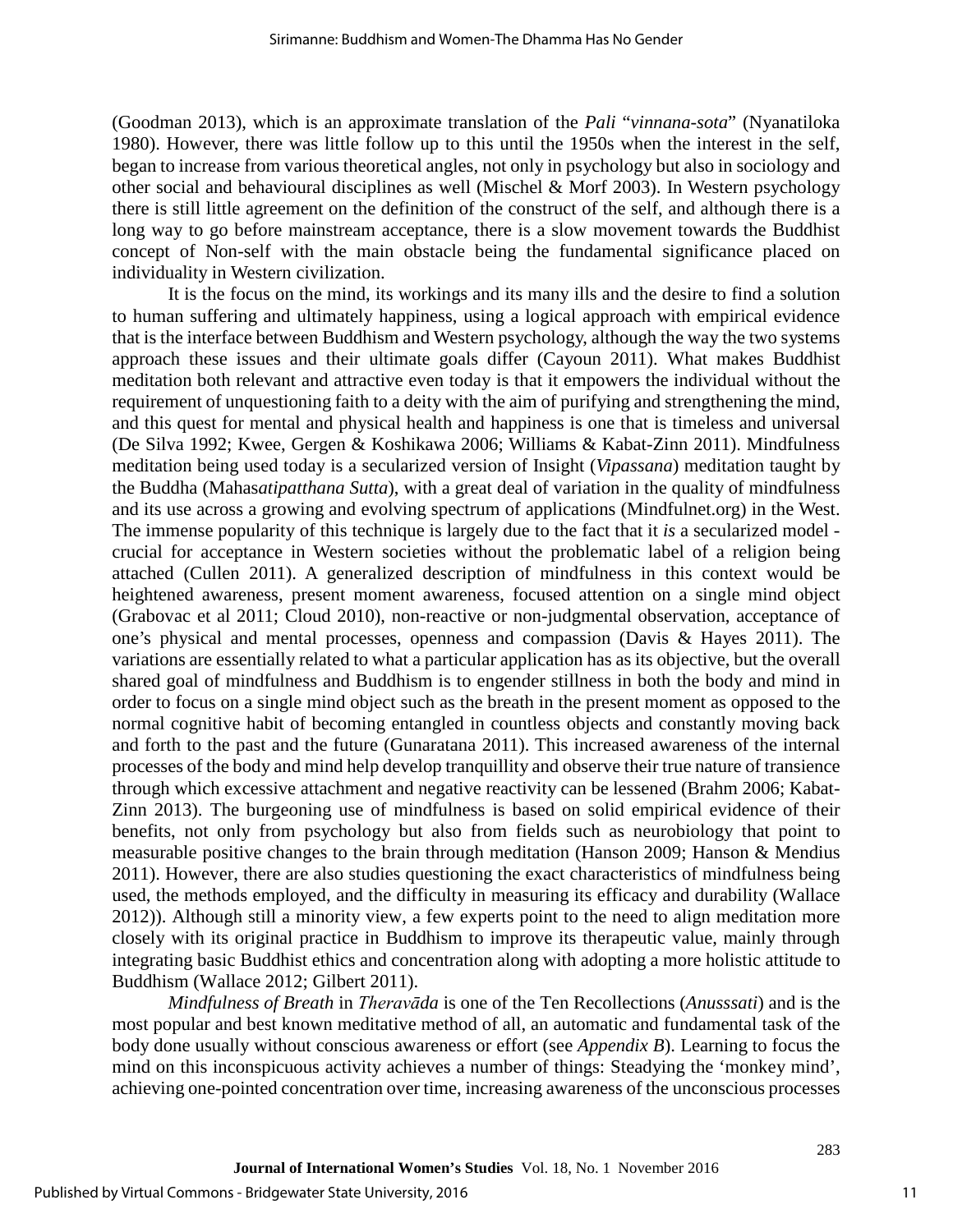of the mind and the way in which the mind-body complex interacts mirroring various emotional states especially through the changing nature of the breath (Cayoun 2011). This then gradually enables the mind to note the transience and therefore the unsatisfactory nature of all mental and physical phenomena leading to the final insight of the lack of any abiding personhood. This meditation is especially valued as it comprises techniques to achieve both tranquillity (*Samādhi*) and insight (*Paññā*) and is capable of producing all four *Jhanic* states or absorptions, which are deep levels of consciousness where the constant operation and distraction of the five senses are temporarily shut down and the Five Hindrances (*Nīvarana*) to meditation disabled (Nanamoli 2010, pp. 259-285).

*Contemplation of the Body* (*kāyānupassanā*) is another one of the Ten Recollections and one of the Four Foundations of Mindfulness (*satipatthāna*) that involves the observation and categorization of the body to 32 parts and its processes with a focus on its impermanent, repulsive and illusory nature (Nanamoli 2010, pp. 236-258). Another technique that is closely linked to this is the *Analysis of the 4 Elements* (*Catudhātu-vavatthāna)* meditation involving the scanning of the body and the analysis of its primary components (*mahā bhūta*) of Earth, Water, Fire and Air. The immediate goal of these two is the realization that the body is part of an ever changing illusion of an identity created by various mental and physical interactive processes. There are two other meditative subjects that most people, particularly in the West, would consider to be depressive and even morbid. These are on the *Loathsome Objects* (*Asubha*) meditation consisting of ten subjects, corpses in various states of disfigurement and decomposition ending in a skeleton. The immediate objective here is to gradually reduce the obsessive attachment to the body through discerning its transient, insubstantial and ultimately unattractive aspects subject to the natural laws of decay and symbolic of the materiality that one finds attractive for a brief period (Nanamoli 2010, pp. 169- 182). Closely linked to this is the *Contemplation of Death* (*Maranāssati*), which focuses on the inevitability of death, the myriad ways it can occur, unpredictability as to the cause, manner, time or place and the brevity and fragility of life uprooting the notion of permanence of not only the body but the current identity in this cycle of life destined to disappear with death (Nanamoli 2010, pp. 225-236). Despite the confronting nature of these meditative subjects, they have great therapeutic potential in destroying the attachment to the body and delusions concerning it as an integral part of one's identity, the significance of its image and its permanence and as a solid source for happiness (Vajiranana 1987).

While all the above discussed meditative practices are directly related to the body with the objective of lessening its significance, the *loving kindness* (*metta*) meditation belonging to the *Four Immeasurables* (*Appamānas*) provides another meditative subject that has great significance both in terms of eradicating negative perceptions and fostering positive emotions (Nanamoli 2010, pp. 291-310). This meditation is designed to break down all emotional barriers, minimizing the ego, with the mind becoming ever more compassionate and accepting of oneself and others. It is an effective method for ridding the mind of negativity, and therefore eliminating discriminatory attitudes (Nanamoli 1994). The ideal loving kindness aimed at here is described as a mother's love for her only child in one of the most beloved of *suttas*, *Karaniya Metta Sutta* on loving-kindness, an implicit acknowledgement of the importance of women and the supreme power of maternal love but without its possessive aspect. The enormous transformative and therapeutic potential of the positive emotions as antidotes for psychopathologies have now been recognized in Western psychology as witnessed by the rise of the Positive Psychology movement over the last few decades (Snyder & Lopez 2009), and the incorporation of loving kindness into some mindfulness applications in psychotherapy.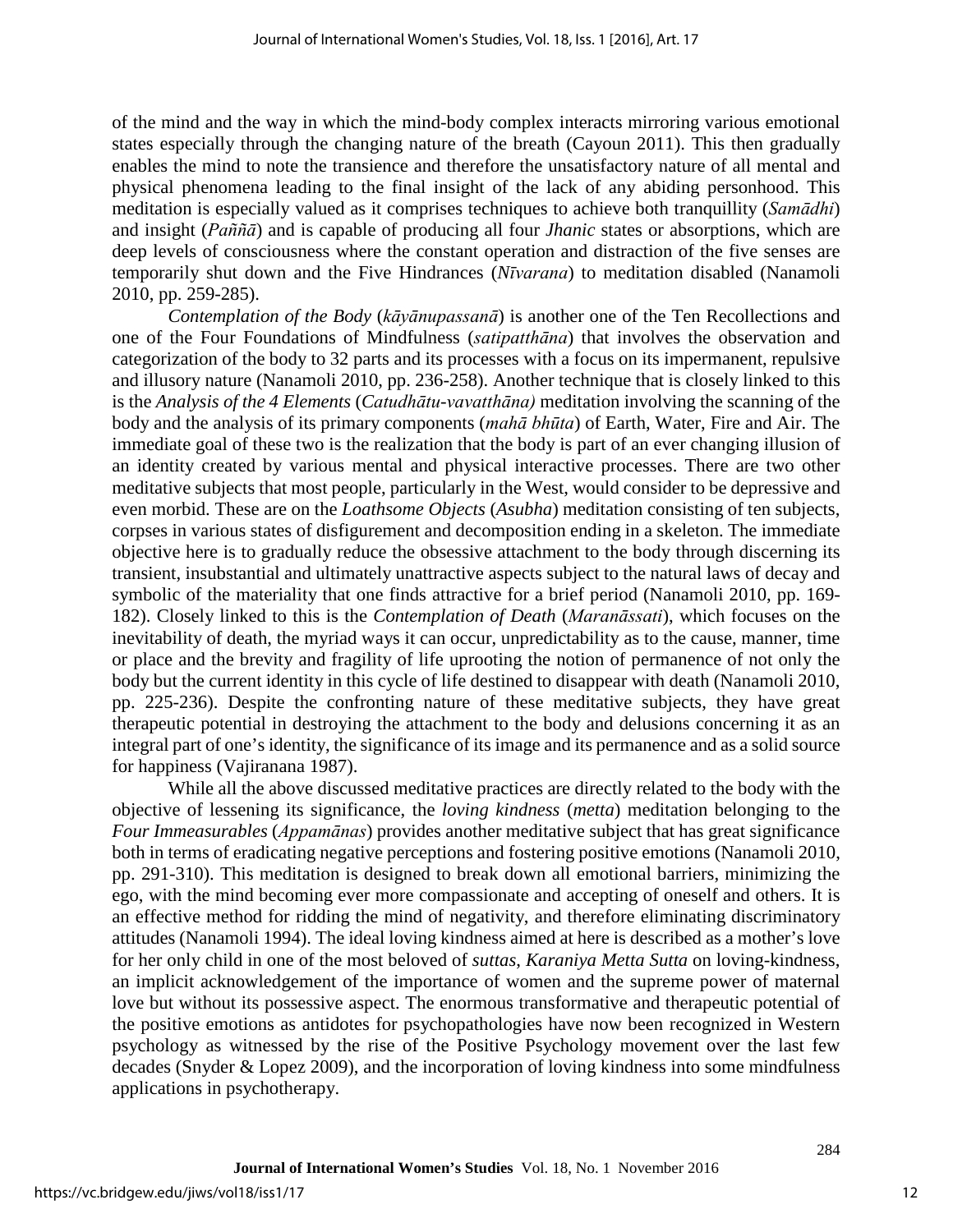Gender equality from a Buddhist perspective is certainly not about blaming everything on men for they too are victims of stereotypical gender roles. From a materialistic and political point of view, this may still be a 'man's world' but when one looks at the statistics from almost every country, this seems a hollow claim. Men in general have lower life expectancy and are disproportionately the victims as well as the perpetrators of crime, are incarcerated more and suffer from a greater range of addictions, mental and physical ailments than women. Thus, it is crucial for societies as well as individual wellbeing to educate children about the equality of genders and the harmful nature of discrimination at home and as part of their education supported by meditation practice that is gradually being introduced in schools in some Western countries (MiSP 2016).

#### **Conclusions**

Without a doubt the intersection between Buddhism and feminism is a growing field of interest as shown by the numerous studies done in recent years. In addition, an international forum for issues connected with the many challenges that Buddhist women face has been the series of conferences organized by *Sakyadhita International Association of Buddhist Women* started in 1987 in Bodhgaya, India. As Buddhism becomes an increasingly relevant globalized force with the scriptures of all schools available freely to so many and both lay and monastic women take on key roles, it is inevitable that outdated prejudice and barriers begin to crumble, which is essential for the flourishing of Buddhism in the 21<sup>st</sup> century. Finally, the various scriptural sources may present an ambiguous view of women, and discriminatory practices and attitudes still exist in Buddhist countries just as elsewhere. There may also be doubts about the accuracy of the scriptures themselves, as well as their misrepresentations viewed through the opaque prism of each culture as Buddhism incorporated many of the existing beliefs and cultural norms as it spread across different regions. However, meditation is not only the highest and most crucial stage of the Buddhist soteriological Path but also its truly practical, experiential and educational aspect that is timelessly and universally open to everyone to test. The *Dhamma* that promotes the eradication of all negative attitudes and false views is genderless at its pristine and transformative core.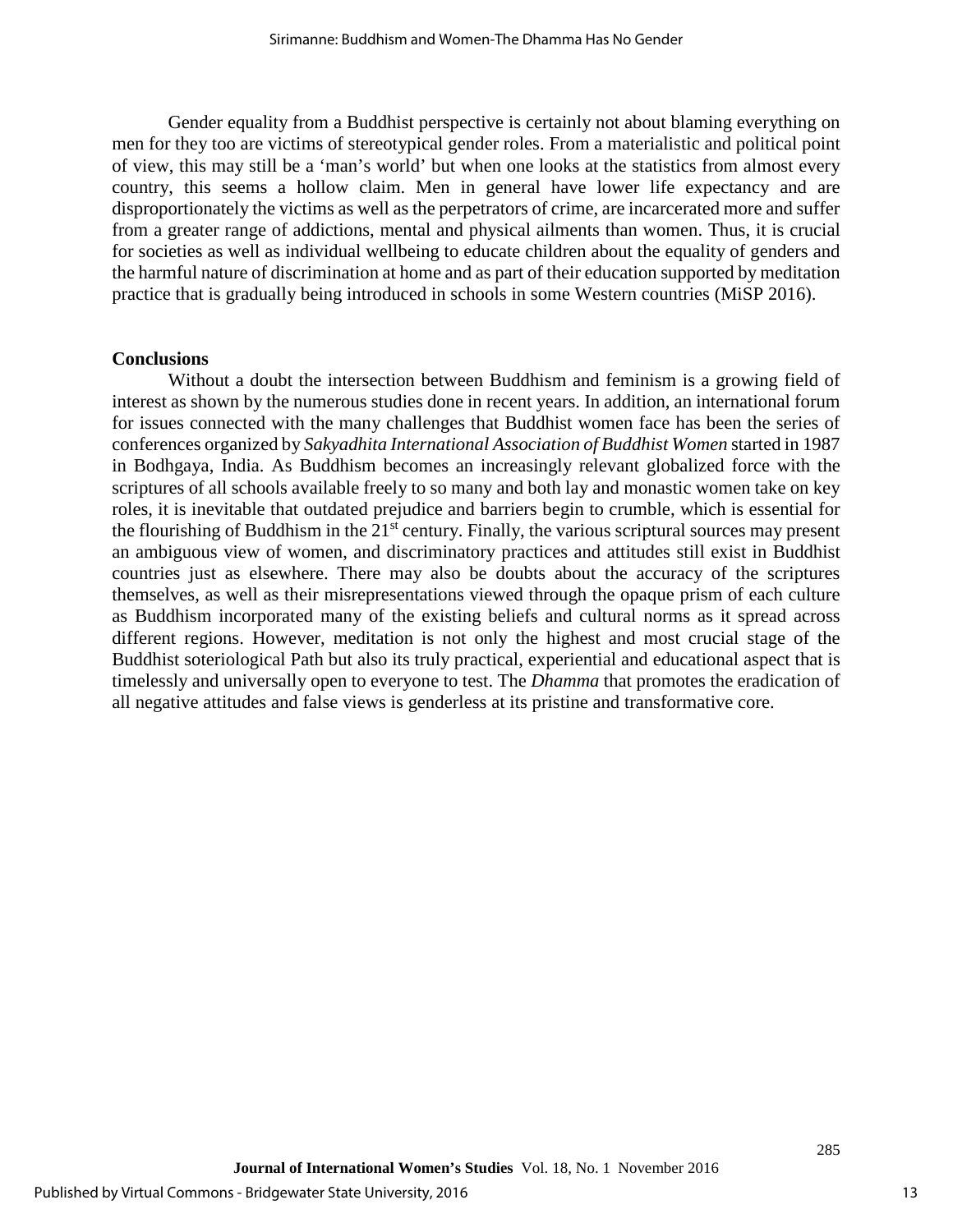## **Bibliography**

Adam, E 2000, 'Buddhist Women in Australia', *Journal of Global Buddhism* 1, 2000: 138-143. *AN* 2.30 PTS: *A* i 61: (*Vijjabhagiya Sutta*).

- *AN* 3.33 PTS: *A* i 134: (*Nidana Sutta*).
- *AN* 4.49 PTS: *A* ii 52: (*Vipallasa Sutta*).
- *AN* 4.170 PTS: *A* ii 156: (*Yuganaddha Sutta*).
- Anālayo, Bhikkhu 2014, 'Karma and Female Birth'[pdf], *Journal of Buddhist Ethics,* vol. 21, 2014, pp. 105-151, ISSN 1076-9005, viewed 12 June 2016, [http://blogs.dickinson.edu/buddhistethics/.](http://blogs.dickinson.edu/buddhistethics/)
- BDEA/Buddhanet 2008, 'The order of monks and nuns', Buddhist studies: The Buddha and his disciples, viewed 26 June 2016, [www.Buddhanet.net/e-learning/Buddhism/disciples](http://www.buddhanet.net/e-learning/Buddhism/disciples%2007.htm)  [07.htm](http://www.buddhanet.net/e-learning/Buddhism/disciples%2007.htm)
- Brahm, A 2006, *Mindfulness, bliss, and beyond. A meditator's handbook,* Wisdom Publications, Inc. MA.
- Brahm, Ajahn 21 May 2014 'Gender equality and the empowerment of women in Theravada Buddhism', Buddhist Society of Western Australia, Dhammaloka Centre, viewed 10 April 2016, [http://www.dhammaloka.org.au/home/item/1684-gender-equality](http://www.dhammaloka.org.au/home/item/1684-gender-equality-transcript.html)[transcript.html.](http://www.dhammaloka.org.au/home/item/1684-gender-equality-transcript.html)
- Cayoun, B 2011, *Mindfulness-integrated CBT. Principles and practice*. Wiley-Blackwell, West Sussex.
- Cloud J Aug 6 2010, 'Losing focus? Studies say meditation may help', *TIME in partnership with CNN*, viewed 20 May 2015,

http://www.time.com/time/health/article/0,8599,2008914,00.html.

- *Cūlakammavibhanga-Sutta* (*MN 135* PTS: *M* iii 202).
- Cullen, M 2011, 'Mindfulness-Based Intervention: An Emerging Phenomenon'*, Mindfulness*, vol. 2, issue 3, pp. 186-193, Springer Science + Business Media, LLC 2011, viewed 22 April 2015, [http://link.springer.com/journal/12671/2/3/page/1.](http://link.springer.com/journal/12671/2/3/page/1)
- Davis, DM & Hayes, JA 2011, 'What are the benefits of mindfulness? A practice review of psychotherapy-related research'[pdf], *Psychotherapy (Chic)*, vol. 48, no. 2, 198-208, American Psychological Association, viewed 28 Sep 2015, doi:10.1037/a0022062.
- De Silva, AL 2003, *Homosexuality and Theravada Buddhism* [pdf], BuddhaNet, accessed 5 Dec 2015. Buddha Dharma Education Association 1996-2012, http://www.buddhanet.net/homosexu.htm.
- De Silva, P 1992, *Buddhist and Freudian psychology,* NUS Press, New York.
- Dewaraja, LS 1994, 'The position of women in Buddhism'*,* Access to Insight (Legacy Edition), 30 November 2013, viewed 15 October 2015,

[http://www.accesstoinsight.org/lib/authors/dewaraja/wheel280.html.](http://www.accesstoinsight.org/lib/authors/dewaraja/wheel280.html)

*DN* 15 PTS: *D* ii 55: (*Mahanidana Sutta*).

- Gilbert BD 2011, *Reinventing the wheel: Mindfulness definition and development in Buddhism and psychology*, [pdf] (doctoral thesis, Pacific University), accessed 25 Jun 2015, http://commons.pacificu.edu/spp/201.
- Goodman, R 2013, *William James*, viewed 5 Mar 2016, http://plato.stanford.edu/entries,james.
- Grabovac, AD, Lau, MA, & Willett, BR 2011, 'Mechanisms of Mindfulness: A Buddhist Psychological Model', *Mindfulness,* 2 (3), 154-166, Springer Science+Business Media, LLC 2011, doi:10.1007/s12671-011-0054-5.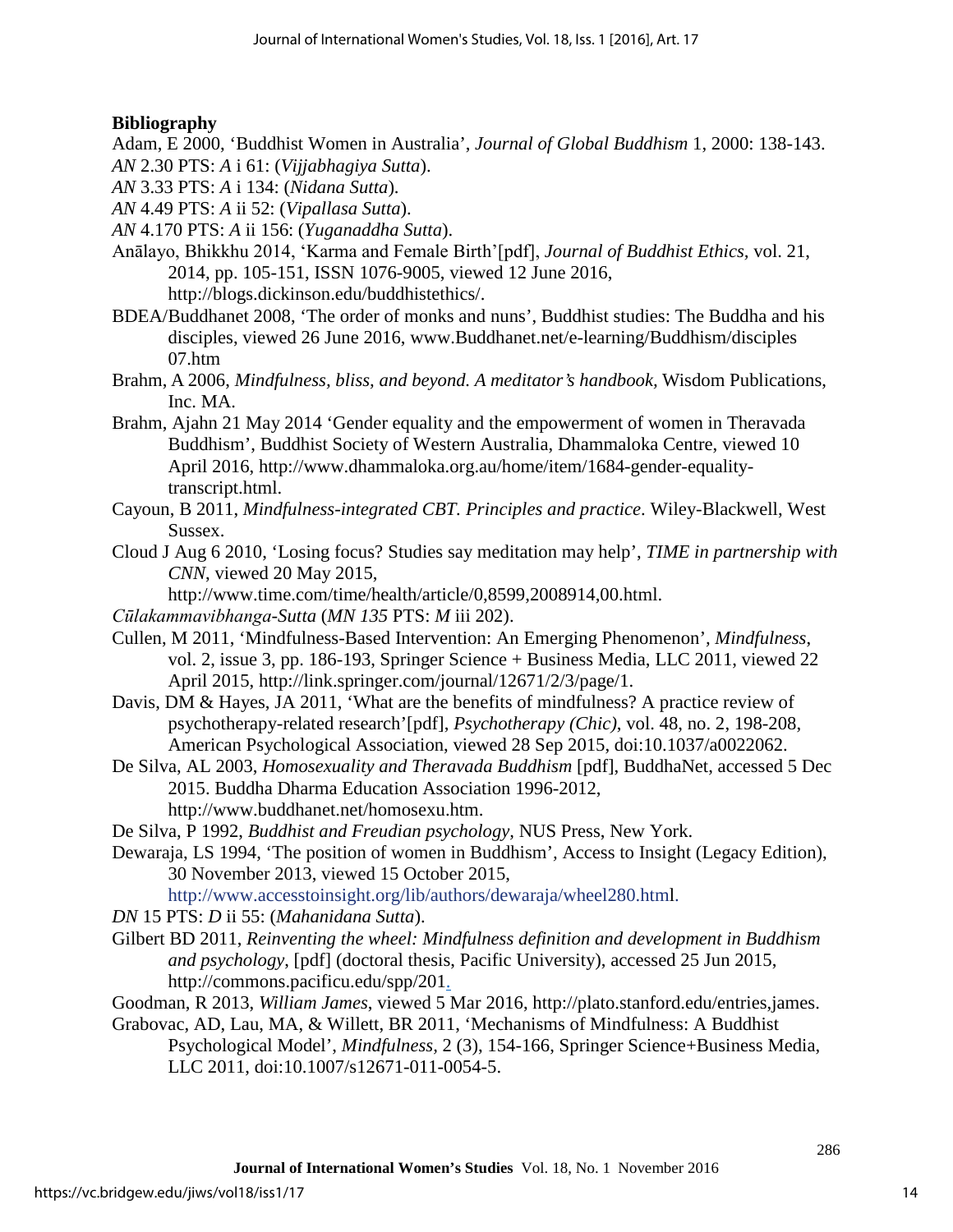- Gross, RM 1993, *Buddhism after patriarchy*: *a feminist history, analysis, and reconstruction of Buddhism,* [pdf] State University of New York Press, viewed 12 May 2015,
- http://www.khamkoo.com/uploads/9/0/0/4/9004485/rita\_m.\_gross\_buddhism\_after\_patriarchy\_a \_feminist\_history\_analysis\_and\_reconstruction\_of\_buddhism\_\_1992.pdf.
- Gross, RM 2013, 'Buddhist perspectives on gender issues', in SM Emmanuel (ed.), *A companion to Buddhist philosophy,* John Wiley & Sons. Inc. Oxford.
- Gunaratana, H Bhante 2011, *Mindfulness in plain English*, 20<sup>th</sup> edn., Wisdom Publications, MA.
- Halkias, GT 2013, 'The Enlightened sovereign. Buddhism and kingship in India and Tibet', in SM Emmanuel (ed.), *A companion to Buddhist philosophy,* John Wiley & Sons. Inc. Oxford.
- Hanson, R & Mendius, R, 2009. *Buddha's Brain. The Practical neuroscience of happiness, love & wisdom*, New Harbinger Publications, Inc. CA.
- Hanson, R & Mendius, R 2011, 'The Practical Neuroscience of Happiness, Love and Wisdom', *Annals of Neurosciences, 18*(1), accessed 20 Mar 2016, doi:10.5214/ans.0972.7531.1118110.
- Harvey, P 2000, *An introduction to Buddhist ethics: Foundations, values and issues*. Cambridge University Press.
- Hecker, H 1994, 'Buddhist women at the time of the Buddha', trans. (German) Sister Khema, Access to Insight (Legacy Edition), 30 November 2013, viewed 20 June 2015, [http://www.accesstoinsight.org/lib/authors/hecker/wheel292.html.](http://www.accesstoinsight.org/lib/authors/hecker/wheel292.html)
- Hughes JJ & Kewon D 1995, 'Buddhism and medical ethics: A bibliographic introduction', *Journal of Buddhist Ethics*, vol. 2, 105-124, viewed 2 Jan 2015, http://www.buddhistethics.org/2/hughes.txt.
- Hughes J 2007, 'Buddhist Bioethics', in *Principles of Health Care Ethics*, RE Ashcroft, A Dawson, H Draper & JR McMillan (eds), (2<sup>nd</sup> ed.), John Wiley & Sons, Ltd. (pub. online), doi: 10.1002/9780470510544.
- James W 1890, *Principles of Psychology*, 1<sup>st</sup> ed. (2 volumes) Macmillan and Co., London.
- *Jataka Tales: KN* (Birth Stories) 1956*,* trans. (Pali) HT Francis & E.J. Thomas, Jaico Publishing House, Bombay.
- Kabat-Zinn, J 2013, 1990 (1st ed.) *Full Catastrophe Living. How to cope with stress, pain and illness using mindfulness meditation*, rev. ed, Piatkus, London.
- *Karaniya Metta Sutta* (*Sn* 1.8 PTS: *Sn* 143-152).
- Kaza, S 2014, *'*Acting with compassion: Buddhism, feminism, and the environmental crisis' in JB Callicott & J McRae (eds.) *Environmental philosophy in Asian traditions of thought*, University of New York Press, Albany.
- Keown, D 1995, *Buddhism and bioethics,* London/New York, Macmillan/St. Martin's Press.
- Khin, Sayagyi TSU 1995, 'The essentials of Buddha Dhamma in meditative practice', Access to Insight (Legacy Edition), 7 November 2011, viewed 15 October 2015,
	- [http://www.accesstoinsight.org/lib/authors/khin/wheel231.html.](http://www.accesstoinsight.org/lib/authors/khin/wheel231.html)
- Kwee, MGT, Gergen, KJ & Koshikawa, F (eds) 2006, 'General Introduction: Toward a new Buddhist psychology'; 'Himalayan Buddhism meets cognitive therapy: The Dalai Lama and Aaron T. Beck in dialogue', in *Horizons in Buddhist psychology. Practice, research & theory,* Taos Institute, Ohio.
- Loy, DT, Bodhi, Bhikkhu, Stanley, J, 'Time to Act is Now. A Buddhist Declaration on Climate Change', Ecological Buddhism. A Buddhist Response to Global Warming, viewed 12 April 2016,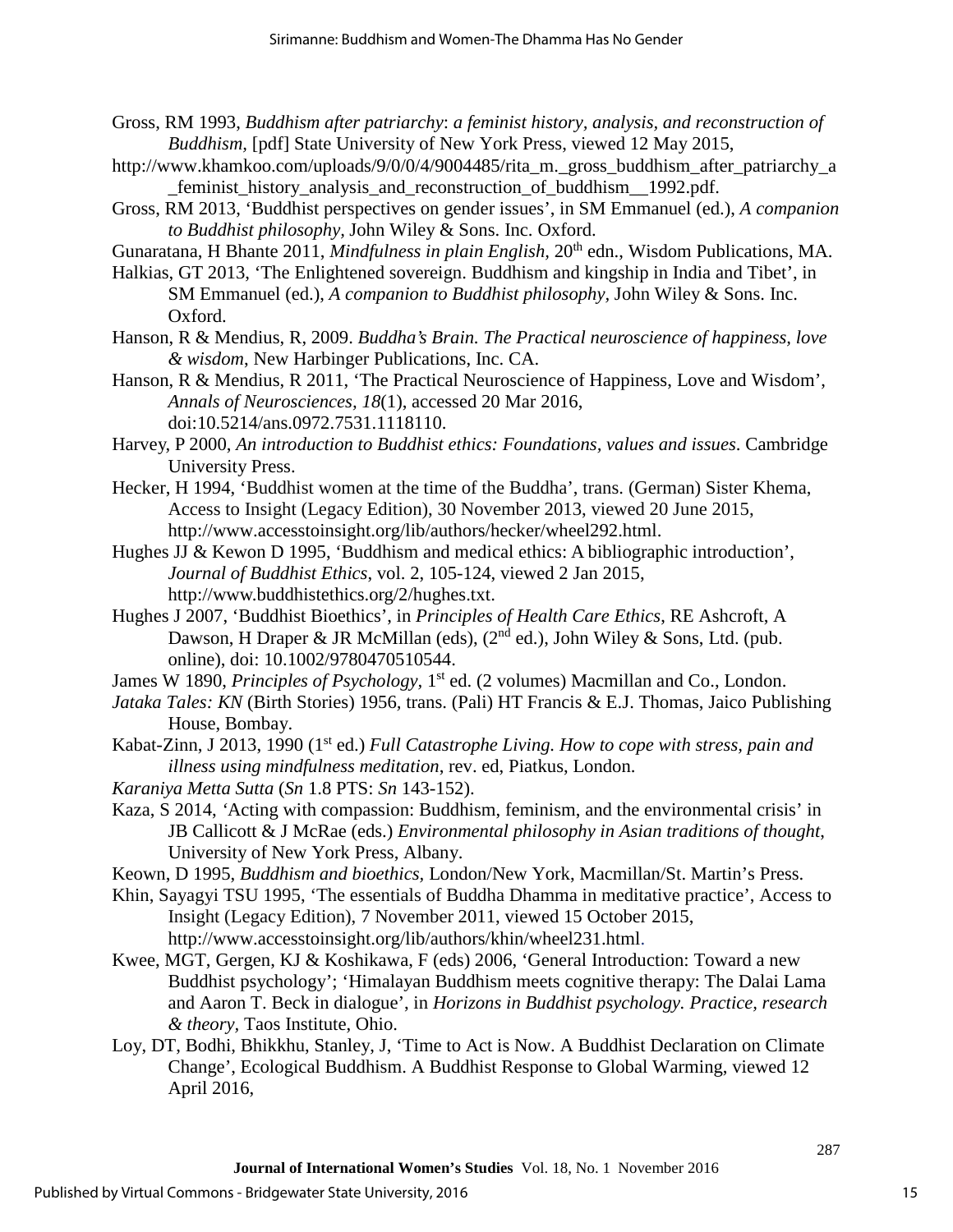[http://www.ecobuddhism.org/bcp/all\\_content/buddhist\\_declaration.](http://www.ecobuddhism.org/bcp/all_content/buddhist_declaration)

- Lundgren, E, Heimer, G, Westerstrand, J, Kalliokoski, A. 2001. *Captured queen. Men's violence against women in "equal" Sweden – a prevalence study* [pdf]. Trans. J Mikaelsson & G French. Original work (Swedish) published 2001, viewed 25 June 2016, http:www.unece.org/fileadmin/DAM/stats/gender/vaw/surveys/Sweden/publication.
- Macy, J 2003, *World as lover, world as self,* Parallax Press, Berkeley, CA.

*Mahasatipatthana Sutta* (*D* II 294).

- MiSP (Mindfulness in Schools Project) 2016, UK, viewed 23 June 2016, [https://mindfulnessinschools.org.](https://mindfulnessinschools.org/)
- Mindfulnet.org, Everything you need to know about Mindfulness on one website 2016, viewed 23 June 2016, [http://www.mindfulnet.org/.](http://www.mindfulnet.org/)
- Mischel, W & Morf, CC 2003, 'The Self as a psycho-social dynamic processing system: A metaperspective on a century of the Self in Psychology', in M Leary & JP Tangney (eds), *Handbook of Self and Identity*, The Guildford Press, NY.
- *MN* 8 PTS: *M* I 40: (*Sallekha Sutta*): 'The Discourse on Effacement', trans. (Pali) Nyanaponika Thera, Access to Insight (Legacy Edition), 30 November 2013, viewed 20 January 2016, [http://www.accesstoinsight.org/tipitaka/mn/mn.008.nypo.html.](http://www.accesstoinsight.org/tipitaka/mn/mn.008.nypo.html)

Ñanamoli Thera 1994, 'The practice of loving-kindness (metta): As tught by the Buddha in the Pali Canon', comp. and trans. Ñanamoli Thera, *Access to Insight (Legacy Edition)*, 30 November 2013, http://www.accesstoinsight.org/lib/authors/nanamoli/wheel007.html.

Nanamoli Thera. 2010, *The Path of Purification*, [pdf] trans. (Pali) Buddhaghosa Bhadantācariya's *Visuddhimagga*, 4<sup>th</sup> edn., trans. (Pali), Buddhist Publication Society, Kandy, accessed 10 April 2014, http://www.urbandharma.org/udharma14/pathpure.html.

Nyanaponika Thera 1994a, 'The Four Sublime States: Contemplations on Love, Compassion, Sympathetic Joy and Equanimity'*, Access to Insight (Legacy Edition)*, 30 November 2013, viewed 28 May 2016,

http://www.accesstoinsight.org/lib/authors/nyanaponika/wheel006.html.

- Nyanaponika Thera 1994b, *The vision of dhamma. Buddhist writings of Nyanaponika Thera*, 2nd edn, Bhikkhu Bodhi (ed.), foreword by Erich Fromm, Buddhist Publication Society, Kandy.
- Nyanaponika Thera & Hecker H, 2003. *Great disciples of the Buddha: their lives, their works, their Legacy*. (eds) Bhikkhu Bodhi, Wisdom Publications, Boston.
- Nyanatiloka Thera 1980, *Buddhist dictionary. Manual of Buddhist terms and doctrines* [pdf] 4<sup>th</sup> rev. edn. Nyanaponika Bhikkhu (ed.), Buddhist Publication Society. Kandy, viewed 14 May 2015.
- Purser, R & Loy, D 2013, 'Beyond McMindfulness'[pdf], *The Huffington Post*, 1 July 2013, viewed 16 June 2016, http://www.huffingtonpost.com/ron-purser/beyondmcmindfulness b 351989.html.
- Queen, CS (ed.) 2000, *Introduction* to *engaged Buddhism in the West,* Wisdom Publications, Somerville, MA.
- Rocha, C & Barker, M (eds.) 2011, *Buddhism in Australia. Traditions in change,* Imprint: Routledge, Oxfordshire.
- Sakyadhita International Association of Buddhist Women 2016, viewed 24 June 2016, http://www.sakyadhita.org.

*Sigalovāda Sutta* (*DN* 31 PTS: *D* iii 180).

*SN* 12.2 PTS: *S* ii 2: (*Paticcasamuppada-vibhanga Sutta).*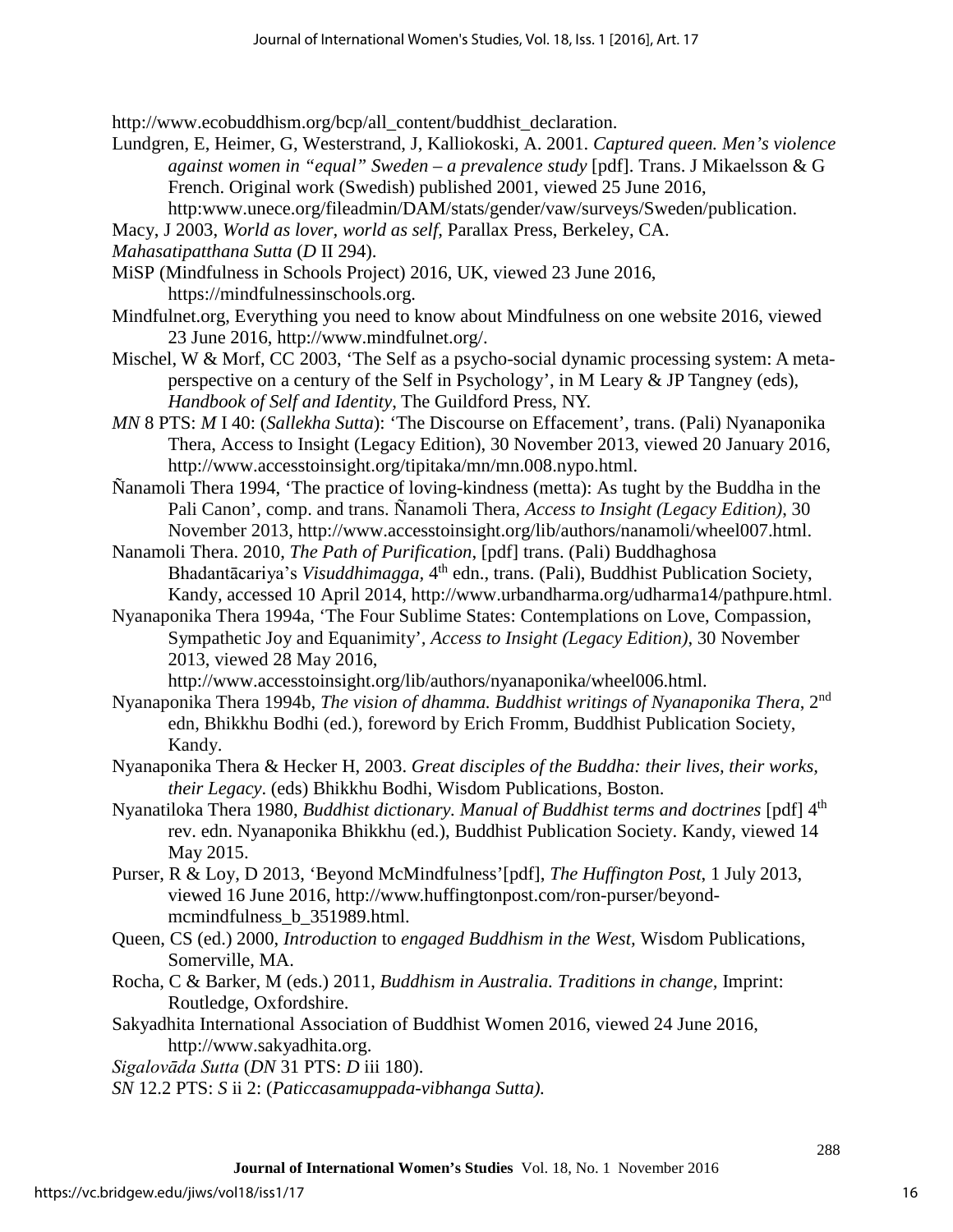- *SN* 12.20 PTS*: S* ii 25: (*Paccaya Sutta*).
- *SN* 22.5 PTS: *S* iii 13: (*Samadhi Sutta*).
- *SN* 22.48 PTS: *S* iii 47: (*Khandha Sutta*).
- *SN 22.59 (Anatta-lakkhana Sutta*): The discourse on the not-self characteristic, trans. (Pali) Ñanamoli Thera. *Access to Insight (Legacy Edition)*, 13 June 2010, viewed 10 June 2016, http://www.accesstoinsight.org/tipitaka/sn/sn22/sn22.059.nymo.html.
- *SN* 35.80 PTS: *S* iv 50 (*Avijja Sutta*).
- *SN 35.*85 PTS: *S* iv 54: (*Sunna Sutta*).
- *SN* 35.204 PTS: *S* iv 191: (*Kimsuka Sutta*).
- Snyder, CR & Lopez, SJ (eds.) 2009, *Oxford handbook of positive psychology,* 2nd edn, Oxford University Press.
- Sponberg, A 1992, 'Attitudes toward women and the feminine in early Buddhism', in JI Cabezón (ed.), *Buddhism, sexuality, and gender,* State University of New York Press, Albany.
- Thanissaro Bhikkhu 2007, *Bhikkhu Pāṭimokkha: The Bhikkhus' Code of Discipline* [pdf], trans. (Pali) Thanissaro Bhikkhu. Access to Insight (Legacy Edition), 17 December 2013, viewed 15 July 2015,
- <http://www.accesstoinsight.org/tipitaka/vin/sv/bhikkhu-pati.html>
- Thanissaro Bhikkhu 2007, *Bhikkhuni Patimokka. The Bhikkhunis' Code of Discipline* [pdf], trans. (Pali) Thanissaro Bhikkhu, Access to Insight (Legacy Edition), 17 December 2013, viewed 20 December 2015,
- http://www.accesstoinsight.org/tipitaka/vin/sv/bhikkhuni-pati.html.
- *Therigatha (Thig)*, the 9<sup>th</sup> book of the *Khuddaka Nikaya*, <sup>*Therigatha: Verses of the elder nuns'*,</sup> (ed.) Access to Insight. *Access to Insight (Legacy Edition)*, 30 November 2013, viewed 2 June 2016, http://www.accesstoinsight.org/tipitaka/kn/thig/index.html.
- Tsomo, KL 2013, *'*Buddhist perspectives on human rights', in SM Emmanuel (ed.), *A companion to Buddhist philosophy,* John Wiley & Sons. Inc. Oxford.
- Vajiranāna, P Mahāthera 1987, *Buddhist meditation in theory and practice. A general exposition according to the Pāli Canon of the Theravāda School*. 2nd edn, Buddhist Missionary Society, Kuala Lumpur.
- Violence against women: key statistics 2016, viewed 24 June 2016, http://anrows.org.au/sites/default/files/Violence-Against-Australian-Women-Key-Statistics.
- Wallace, AB 2012, *Meditations of a Buddhist skeptic. A manifesto for the mind sciences and contemplative practice,* Columbia University Press, New York.
- Weeraratne, DA 1998, 'Revival of the Bhikkhuni Order in Sri Lanka', *The Island* newspaper, 4 April 1998, Sri Lanka.
- White Ribbon, Australia's campaign to prevent men's violence against women 2016, viewed 22 June 2016, http://www.whiteribbon.org.au.
- Williams, JMG & Kabat-Zinn, J 2011,'Mindfulness: Diverse perspectives on its meaning, origins, and multiple applications at the intersection of science and dharma', *Contemporary Buddhism*, vol. 12, no. 1, May 2011, Taylor & Francis, accessed 29 Sep 2015, doi: 10.1080/14639947.2011.564811.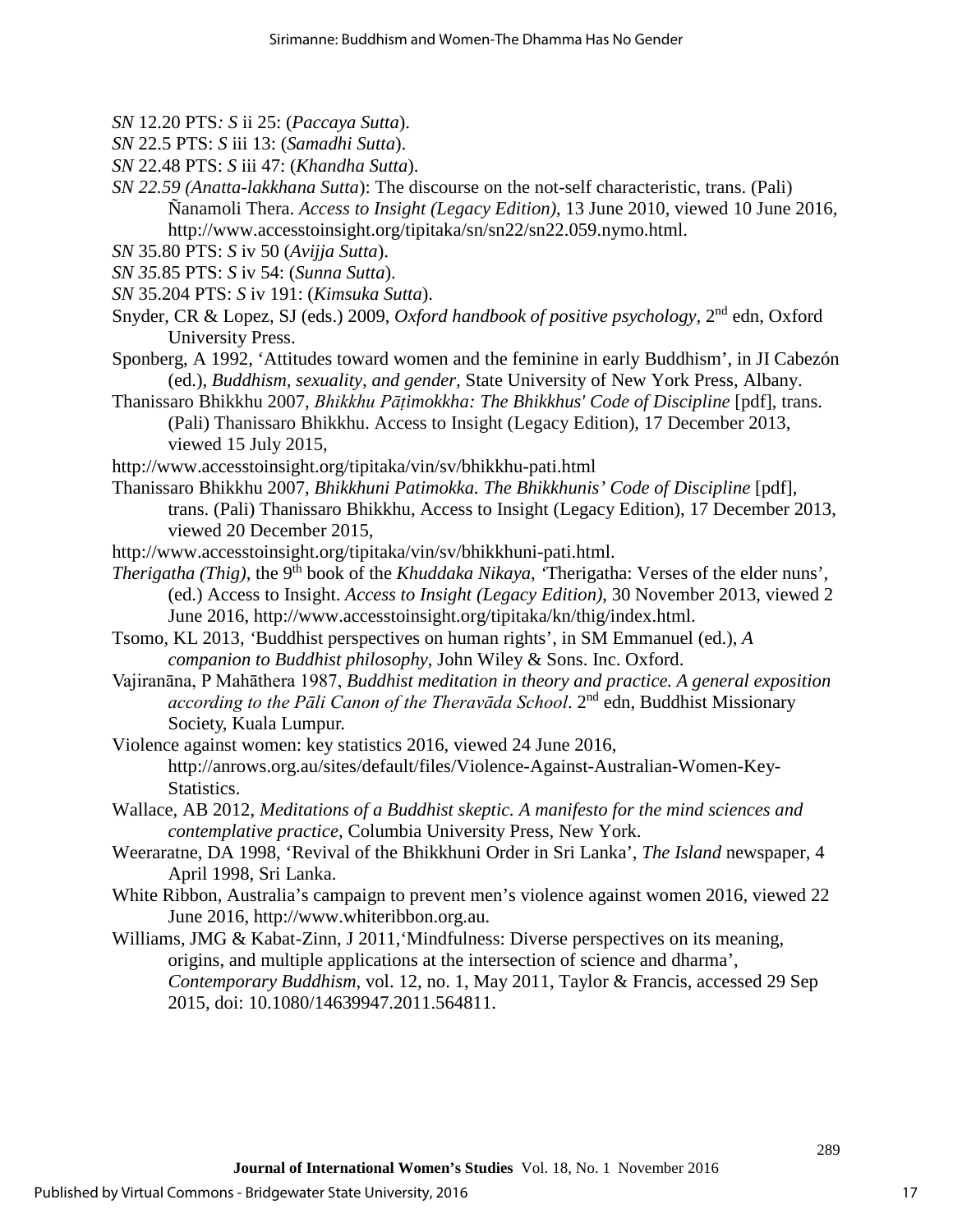## *Appendix A*

- *Anicca* (impermanence/transience), *dukkha* (suffering/unsatisfactoriness) and *anattā* (non-self or empty of a concrete or lasting identity). These are the three characteristics inherent in all mental and physical phenomena including sentient beings.
- *Avijjā:* Ignorance/unknowing and a synonym of moha (delusion). Although there is no concept of a primary cause in Buddhism, ignorance is often described as the root cause of all suffering as it prevents one from seeing reality as it is.
- *Bhāvanā:* Translated as meditation, reflection or contemplation. A more accurate translation is mental development or the cultivation of the mind with a more active connotation.
- *Bhikkhu:* A male fully ordained Buddhist monastic.
- *Bhikkhuni:* A female fully ordained Buddhist monastic.
- *Bodhisatta:* Enlightened Being one destined to become a future Buddha*.*
- *Brāhmanas:* Also *Brāhmins*. The highest of the four social classes or castes in Hindu India. It is based on the belief that those belonging to this caste possess more purity and that only they can perform vital religious rituals and tasks.
- *Dosa:* Hatred/ill will or anger is one of the three unwholesome roots, cankers or toxins.
- Fourth *Yāna: Yāna* literally means 'vehicle' in *Pāli* and used in reference to the three major schools of Buddhism (*Hīnayāna* (*Theravāda*), *Mahayāna* and *Vajirayāna* (Tibetan). Christopher S. Queen in his *Engaged Buddhism in the West* (2000, p. 24) has suggested this term for the new and evolving phenomenon of socially engaged Buddhism in the West.
- *Garudhammas:* Lit. "heavy rules". These eight special rules are said to have been introduced by the Buddha (which is contested by some) to ensure that female monastics always accept the authority of the male monastics. Some believe these were introduced to pacify the existing male monastic community at that time and to appease a patriarchal society, and others that these were introduced later on by others discriminatory towards women.
- *Jātaka* Stories: 'Birth stories' recounts of the Buddha's numerous previous lives.
- *Jhāna*, *jhānic* (adj.): Deep levels of absorption or levels of consciousness achieved through *Samatha* (tranquillity/concentration) meditative practices.
- *Kamma* or *karma (Sanskrit):* The natural and impersonal law of cause and effect or moral causation central to Buddhist teachings. Wholesome and unwholesome volitions/intentions (*cetanā*) and their accompanying mental factors manifesting in mental, verbal and physical actions that shape the destiny and rebirth of beings.
- *Karunā:* Compassion or kindness. The second of the *Immeasurables* consisting of *mettā*, *karunā*, *mudithā* (sympathetic or altruistic joy) and *upekkhā* (equanimity).
- *Khandha:* The Five Groups or Five Aggregates of existence. These are the 5 aspects and their interactive processes that constitute all physical and mental phenomena of existence including human beings, which create the illusion of a self or personality: 1. Corporality Group 2. Feeling/Sensation group 3. Perception Group 4. Mental-formation Group and the 5. Consciousness Group.
- *Lobha:* Greed/craving is one of the three unwholesome roots, cankers or toxins. *Rāga* and *tanhā* are synonyms.
- *Mahā bhūta:* The four primary elements of earth, water, fire and air that are the constituents of all matter including the body according to *Theravāda* Buddhism.
- *Mahāyāna:* One of the two principle schools of Buddhism, the other being *Theravāda*, mainly practised in China, Japan, Korea and other parts of East Asia including Tibet (although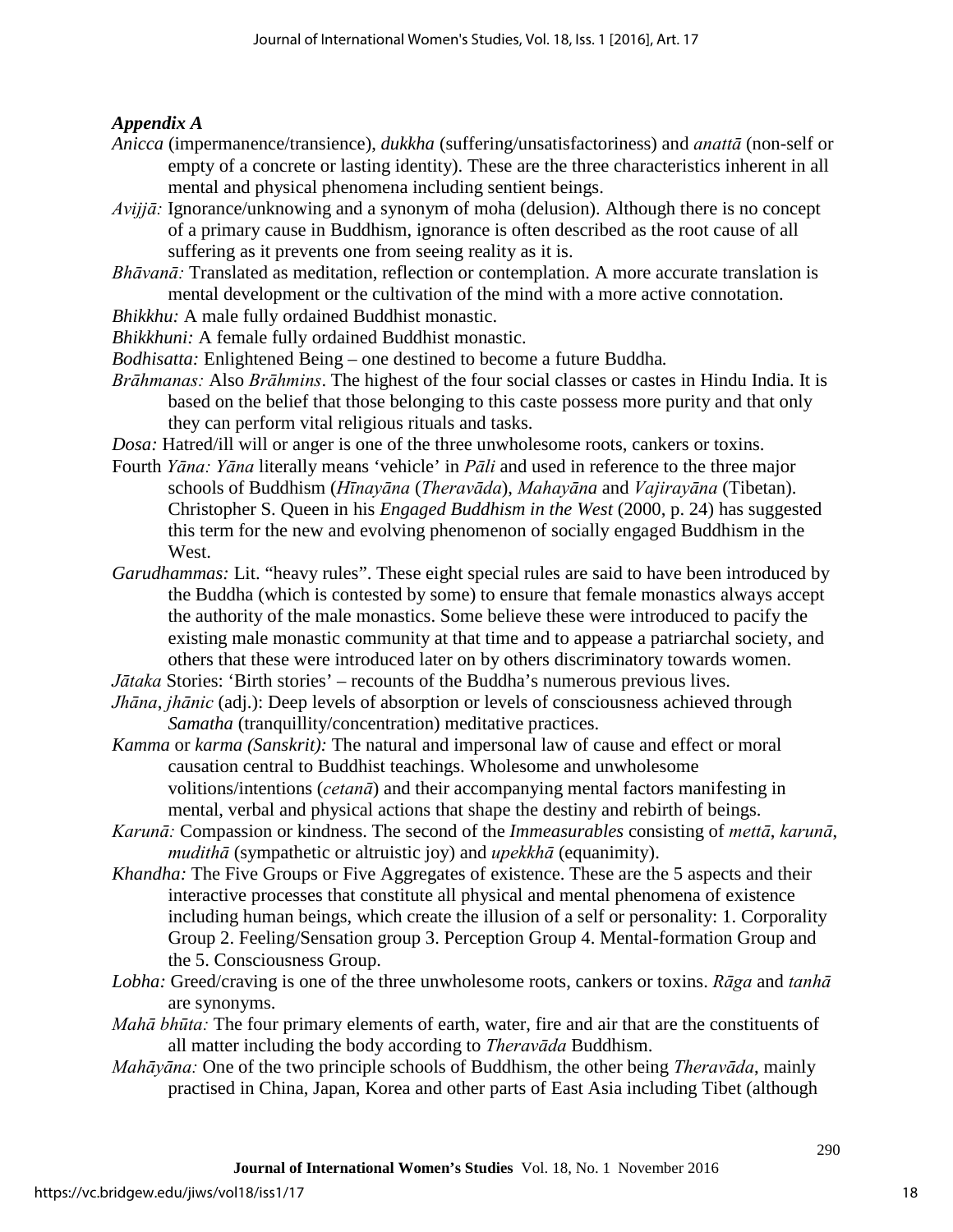*Vajirayāna* is also used for Tibetan Buddhism). It is an umbrella term for a number of schools of Buddhism chiefly characterized by the ideal of the *Bodhisatta,* compassion and universal salvation.

- *Mettā:* Loving kindness. Also variously translated as benevolence, friendliness, universal love. It is one of the *Four Immeasurables* in Buddhist meditative practice.
- *Moha:* Delusion is one of the three unwholesome roots, cankers or toxins. A synonym is *avijjā.*
- *Nāma-rūpa:* Lit. 'name and form', and means the mind-body complex of a being as there is no duality in Buddhism, and they are both inseparable and interdependent.
- *Nīvarana:* The Five Hindrances consist of 1. Sensuous/sensual desire 2. Ill-will 3. Sloth and topor 4. Restlessness and scruples, and 5. Sceptical doubt. These are mental qualities that cloud the mind preventing clarity. They act as obstructions to achieving deep levels of meditation, and are temporarily suspended in the *Jhānic* states.
- *Pāli Canon*: Called the *Tipitaka* (lit. The Three Baskets) consisting of three main divisions: 1. *Vinaya Pitaka* (Rules of Monastic Discipline) 2. *Sūtta Pitaka* (Discourses) and 3. *Abhidhamma Pitaka* (Higher Knowledge or Philosophy).
- *Paticca samuppāda:* Dependent origination or dependent co-arising. This is a fundamental teaching of Buddhism expounding the conditional and interdependent nature of all phenomena and the process of becoming. There are 12 links in this cycle of existence, and Buddhism does not have a concept of a first cause – hence illustrated by a circle. These are 1. Ignorance 2. Volitional Formations 3. Consciousness 4. Mentality-Materiality 5. The Sixfold Base 6. Contact 7. Feeling 8. Craving 9. Clinging 10. Becoming 11. Birth, and 12. Ageing and Death.
- *Samādhi:* One-pointed concentration or tranquillity achieved through the fixing of the mind on a single object as opposed to the normal cognitive habit of constantly changing objects. There are many different levels of concentration reached through meditation in Buddhism, and *Samādhi* is also one of the links in the Eightfold Path leading to Enlightenment.
- *Samsāra:* Existence the beginningless and endless cycle of birth and death in which all sentient beings are trapped, where everything is conditioned and every process interdependent. The entire salvific goal of Buddhism is the escape from this into the only unconditioned state, *Nibbhāna (Sanskrit: Nirvāna)*.
- *Theravāda*: The 'Doctrine of the Elders' is the oldest form of the Buddha's teachings handed down in the scriptures in *Pāli* language. It is also called Southern Buddhism or *Pāli* Buddhism and found today in Sri Lanka, Thailand, Burma, Cambodia, Laos and Chittagong (East Bengal).
- *Uposatha:* Lit. fasting or fasting day especially on the on full-moon and new-moon days. Many lay devotees visit the temple and observe the Eight Precepts.

*Vajirayāāna:* Tibetan Buddhism*.* 

*Vipassanā*: Insight, introspection into the nature of reality – impermanence, unsatisfactoriness and non-self of all phenomena in existence including the mind and body of all sentient beings. *Vipassana* meditation and *Samatha* (concentration/tranquillity) meditation go hand in hand in the cultivation of the mind in Buddhism leading to Enlightenment.